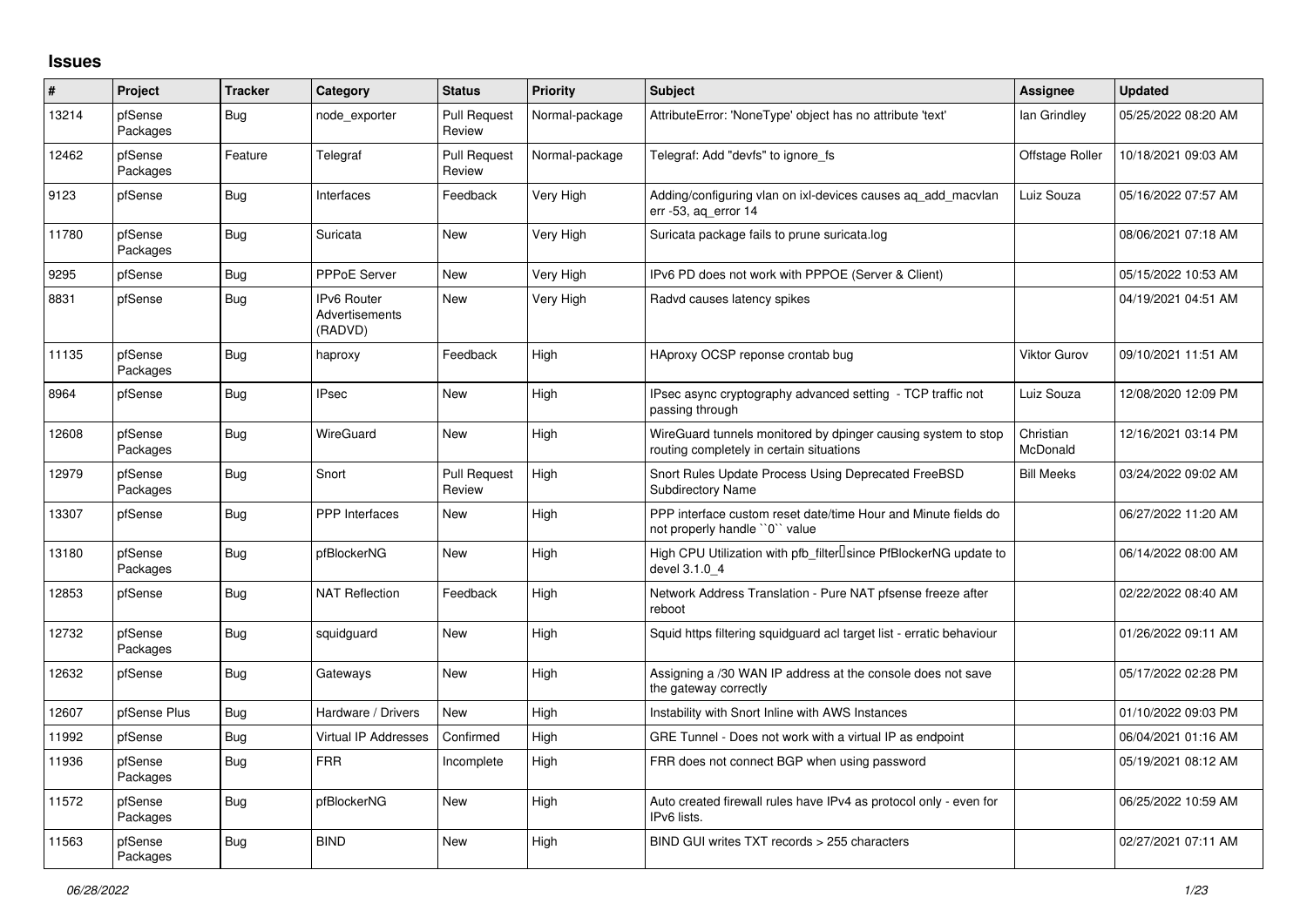| #     | Project             | Tracker    | Category            | <b>Status</b> | <b>Priority</b> | Subject                                                                                                                                                                       | Assignee              | <b>Updated</b>      |
|-------|---------------------|------------|---------------------|---------------|-----------------|-------------------------------------------------------------------------------------------------------------------------------------------------------------------------------|-----------------------|---------------------|
| 11158 | pfSense<br>Packages | <b>Bug</b> | <b>FRR</b>          | <b>New</b>    | High            | <b>FRR Prefix Lists</b>                                                                                                                                                       |                       | 12/30/2020 04:55 PM |
| 10760 | pfSense<br>Packages | Bug        | <b>BIND</b>         | <b>New</b>    | High            | pfSense BIND 9.14.12 server terminates due to assertion failure                                                                                                               |                       | 07/11/2020 04:53 PM |
| 10252 | pfSense<br>Packages | Bug        | pfBlockerNG         | New           | High            | pfblockerng-devel                                                                                                                                                             |                       | 02/11/2020 05:18 PM |
| 9724  | pfSense<br>Packages | Bug        | pfBlockerNG         | New           | High            | pfblockerng-firewall-filter-service-will-not-start                                                                                                                            |                       | 09/05/2019 06:32 AM |
| 9136  | pfSense             | Bug        | DHCP (IPv6)         | New           | High            | IPv6 Tracking Interfaces Lose IPv6 Address in Certain Cases                                                                                                                   |                       | 04/21/2022 12:39 PM |
| 8513  | pfSense<br>Packages | Bug        | FreeRADIUS          | <b>New</b>    | High            | Freeradius 3.x Idap problem                                                                                                                                                   |                       | 02/18/2019 05:22 PM |
| 8438  | pfSense<br>Packages | Bug        | haproxy             | <b>New</b>    | High            | haproxy: can't use ACL for cert with http-response actions                                                                                                                    |                       | 05/24/2018 01:12 PM |
| 8158  | pfSense             | Bug        | Interfaces          | <b>New</b>    | High            | IPv6 Track Interface issue with more than one WAN-Gateway<br>and a number of internal interfaces at least track interface from<br>one interface does not work on regular base |                       | 12/03/2017 09:00 AM |
| 8089  | pfSense             | Bug        | Interfaces          | <b>New</b>    | High            | VLAN page breaks after config restore to new hardware.                                                                                                                        |                       | 11/21/2017 01:38 PM |
| 8050  | pfSense             | Bug        | Interfaces          | New           | High            | Enabling bridge while interfaces have link freezes console                                                                                                                    |                       | 11/03/2017 04:38 PM |
| 7730  | pfSense             | Bug        | Interfaces          | New           | High            | 2.3.4_1 greX: loop detected when hit save on filter rules or<br>interfaces                                                                                                    |                       | 07/27/2017 08:16 AM |
| 7388  | pfSense<br>Packages | Bug        | Suricata            | <b>New</b>    | High            | Suricata does not property recognize MTU for PPPOE interfaces                                                                                                                 |                       | 03/15/2017 05:17 AM |
| 6988  | pfSense<br>Packages | Bug        | Snort               | <b>New</b>    | High            | SNORT Package PHP memory error                                                                                                                                                |                       | 06/28/2018 10:00 PM |
| 5413  | pfSense             | Bug        | <b>DNS Resolver</b> | Confirmed     | High            | Incorrect Handling of Unbound Resolver [service restarts, cache<br>loss, DNS service interruption]                                                                            |                       | 06/19/2022 11:11 PM |
| 5355  | pfSense             | Bug        | IPsec               | New           | High            | on Dynamic WAN IP (DHCP Client) it takes 10 minutes before<br>Phase1 reconnects                                                                                               |                       | 07/08/2016 10:29 PM |
| 4845  | pfSense             | Bug        | CARP                | Confirmed     | High            | CARP preemption doesn't switch to backup where connectivity<br>between systems is lost but not NIC link                                                                       |                       | 07/28/2015 07:55 AM |
| 12160 | pfSense<br>Packages | Regression | syslog-ng           | Feedback      | High            | An invalid configuration is generated when choosing TLS as the<br>default protocol                                                                                            | Jim Pingle            | 07/23/2021 03:27 PM |
| 13183 | pfSense Plus        | Regression | Dashboard           | Feedback      | High            | ZFS module is loaded on systems without ZFS                                                                                                                                   | Christian<br>McDonald | 05/23/2022 10:11 AM |
| 11534 | pfSense<br>Packages | Regression | FreeRADIUS          | New           | High            | FreeRADIUS EAP anonymous connection forbidden out-of-tunnel                                                                                                                   |                       | 07/14/2021 02:32 AM |
| 13227 | pfSense             | Feature    | <b>IPsec</b>        | New           | High            | Enable IPSec Virtual IP Pool assignment by Radius for Mobile<br>Users - SIMPLE FIX                                                                                            |                       | 05/27/2022 10:15 AM |
| 13179 | pfSense<br>Packages | Feature    | pfBlockerNG         | New           | High            | Search based on CIDR                                                                                                                                                          |                       | 05/17/2022 09:45 AM |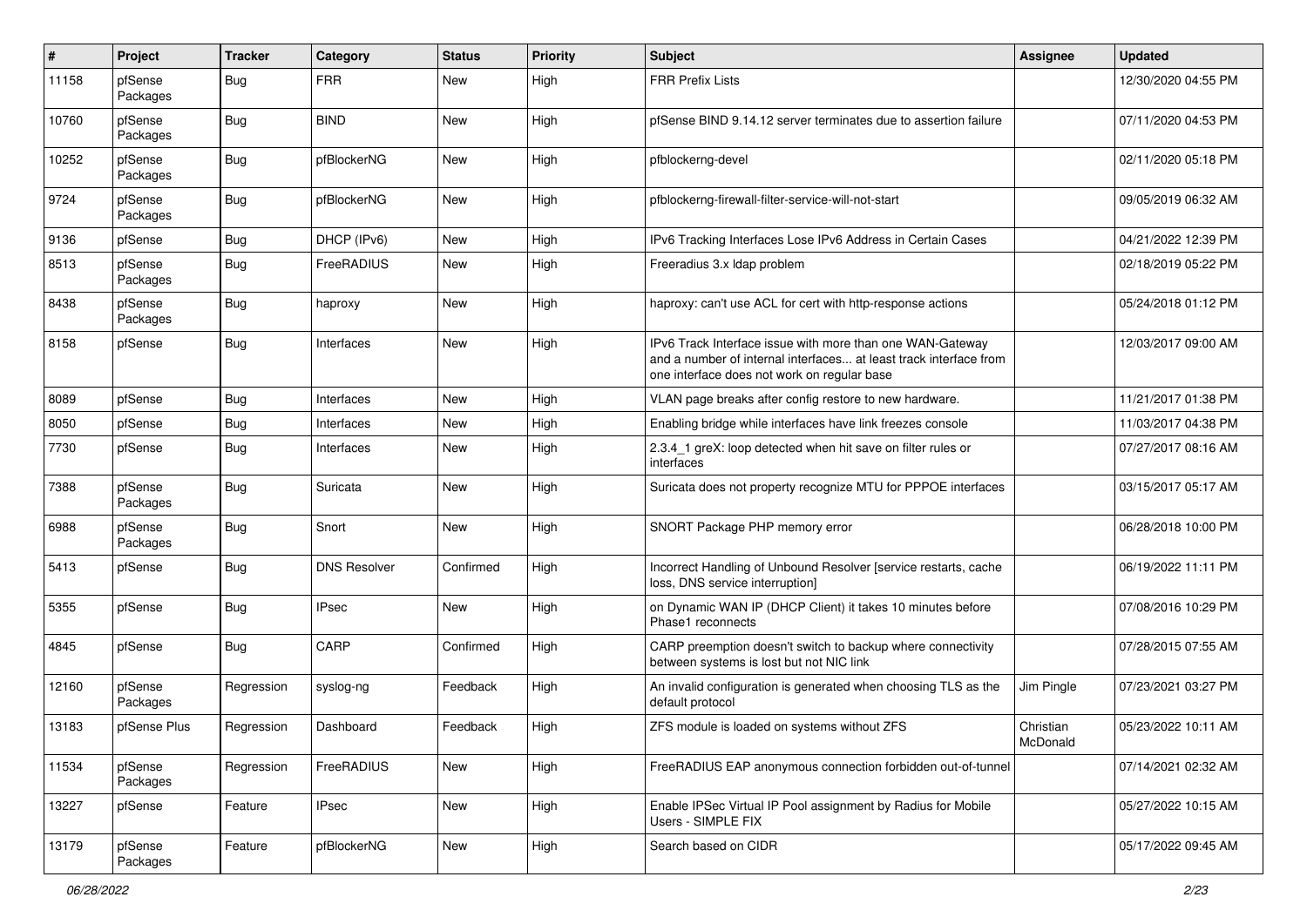| #     | Project             | <b>Tracker</b> | Category           | <b>Status</b>                 | <b>Priority</b> | <b>Subject</b>                                                                                     | <b>Assignee</b>     | <b>Updated</b>      |
|-------|---------------------|----------------|--------------------|-------------------------------|-----------------|----------------------------------------------------------------------------------------------------|---------------------|---------------------|
| 12932 | pfSense<br>Packages | Feature        | pfBlockerNG        | <b>New</b>                    | High            | pfblockerng per user whitelist                                                                     |                     | 03/11/2022 11:08 AM |
| 12746 | pfSense             | Feature        | Interfaces         | <b>New</b>                    | High            | <b>IPoE</b> feature for WAN interface                                                              |                     | 02/01/2022 01:42 AM |
| 12520 | pfSense<br>Packages | Feature        | Squid              | New                           | High            | [Squid] - Allow or Deny Mappings from IP/Host/GeoIP sources                                        |                     | 11/12/2021 02:13 PM |
| 9046  | pfSense<br>Packages | Feature        | Telegraf           | <b>New</b>                    | High            | telegraf feature request                                                                           |                     | 02/18/2019 03:38 PM |
| 7521  | pfSense             | Feature        | Package System     | <b>New</b>                    | High            | Package Updates via Mirror                                                                         |                     | 05/04/2017 08:21 PM |
| 12354 | pfSense<br>Packages | Todo           | haproxy            | Feedback                      | High            | Update haproxy-devel to mitigate CVE-2021-40346                                                    | Viktor Gurov        | 05/12/2022 08:50 AM |
| 13225 | pfSense             | Bug            | Interfaces         | <b>New</b>                    | Normal          | Bridges with QinQ interfaces not properly set up at boot                                           | <b>Viktor Gurov</b> | 05/27/2022 08:19 AM |
| 13218 | pfSense             | <b>Bug</b>     | Interfaces         | <b>Pull Request</b><br>Review | Normal          | GIF-based interface MTU is assigned to parent interface on boot<br>when parent interface is a LAGG | <b>Viktor Gurov</b> | 05/27/2022 05:25 AM |
| 13217 | pfSense             | Bug            | DHCP (IPv4)        | <b>New</b>                    | Normal          | dhclient using default pid file location which does not exist                                      | Viktor Gurov        | 05/26/2022 08:09 AM |
| 13102 | pfSense             | Bug            | <b>IPsec</b>       | New                           | Normal          | Deleting an IPSec tunnel doesn't destroy the SA (SADs/SPDs),<br>causes crash in status_ipsec.php   | <b>Viktor Gurov</b> | 05/20/2022 01:07 PM |
| 13034 | pfSense<br>Packages | Bug            | Zabbix             | Feedback                      | Normal          | Zabbix6 Agent and Proxy fail to set the PSK from the web GUI in<br>its conf files                  | <b>Viktor Gurov</b> | 04/06/2022 11:59 AM |
| 12965 | pfSense<br>Packages | Bug            | <b>FRR</b>         | <b>Pull Request</b><br>Review | Normal          | FRR BFD peer configuration is handled incorrectly in some cases                                    | Viktor Gurov        | 03/22/2022 08:04 AM |
| 12920 | pfSense             | Bug            | Gateway Monitoring | <b>Pull Request</b><br>Review | Normal          | Gateway behavior differs when the gateway does not exist in<br>config.xml                          | <b>Viktor Gurov</b> | 06/12/2022 01:27 PM |
| 12916 | pfSense<br>Packages | Bug            | pfBlockerNG        | <b>New</b>                    | Normal          | pfBlockerNG-devel cron job does not trigger xmlrpc sync                                            | <b>Viktor Gurov</b> | 04/11/2022 12:55 PM |
| 12869 | pfSense<br>Packages | <b>Bug</b>     | <b>BIND</b>        | Feedback                      | Normal          | Bind DNS Package AAAA filtering Broken on new ZFS Installs                                         | Viktor Gurov        | 03/09/2022 12:38 PM |
| 12762 | pfSense             | <b>Bug</b>     | <b>IPsec</b>       | <b>New</b>                    | Normal          | IPsec keep alive check ignores Child SA Start Action                                               | Viktor Gurov        | 02/07/2022 11:21 AM |
| 12720 | pfSense             | Bug            | Rules / NAT        | <b>Pull Request</b><br>Review | Normal          | Hide the "tag" field on non-floating tabs                                                          | <b>Viktor Gurov</b> | 01/24/2022 03:11 PM |
| 12706 | pfSense<br>Packages | <b>Bug</b>     | pfBlockerNG        | Feedback                      | Normal          | pfBlockerNG and unbound does not work after switching /var to<br>RAM disk                          | Viktor Gurov        | 03/24/2022 10:47 AM |
| 12683 | pfSense<br>Packages | <b>Bug</b>     | Snort              | Feedback                      | Normal          | snort_get_vpns_list() does not include OpenVPN CSO                                                 | <b>Viktor Gurov</b> | 02/15/2022 10:47 AM |
| 12673 | pfSense             | Bug            | Dashboard          | <b>Pull Request</b><br>Review | Normal          | Firewall Logs Widget fails to update at intervals below 5 seconds.                                 | Viktor Gurov        | 05/17/2022 02:20 PM |
| 12670 | pfSense<br>Packages | Bug            | <b>ACME</b>        | New                           | Normal          | ACME package writes credentials to system log                                                      | Viktor Gurov        | 03/07/2022 10:58 AM |
| 12645 | pfSense             | Bug            | <b>IPsec</b>       | New                           | Normal          | `filterdns`` does not monitor remote IPsec gateways for IPv6<br>address changes                    | Viktor Gurov        | 06/27/2022 07:20 AM |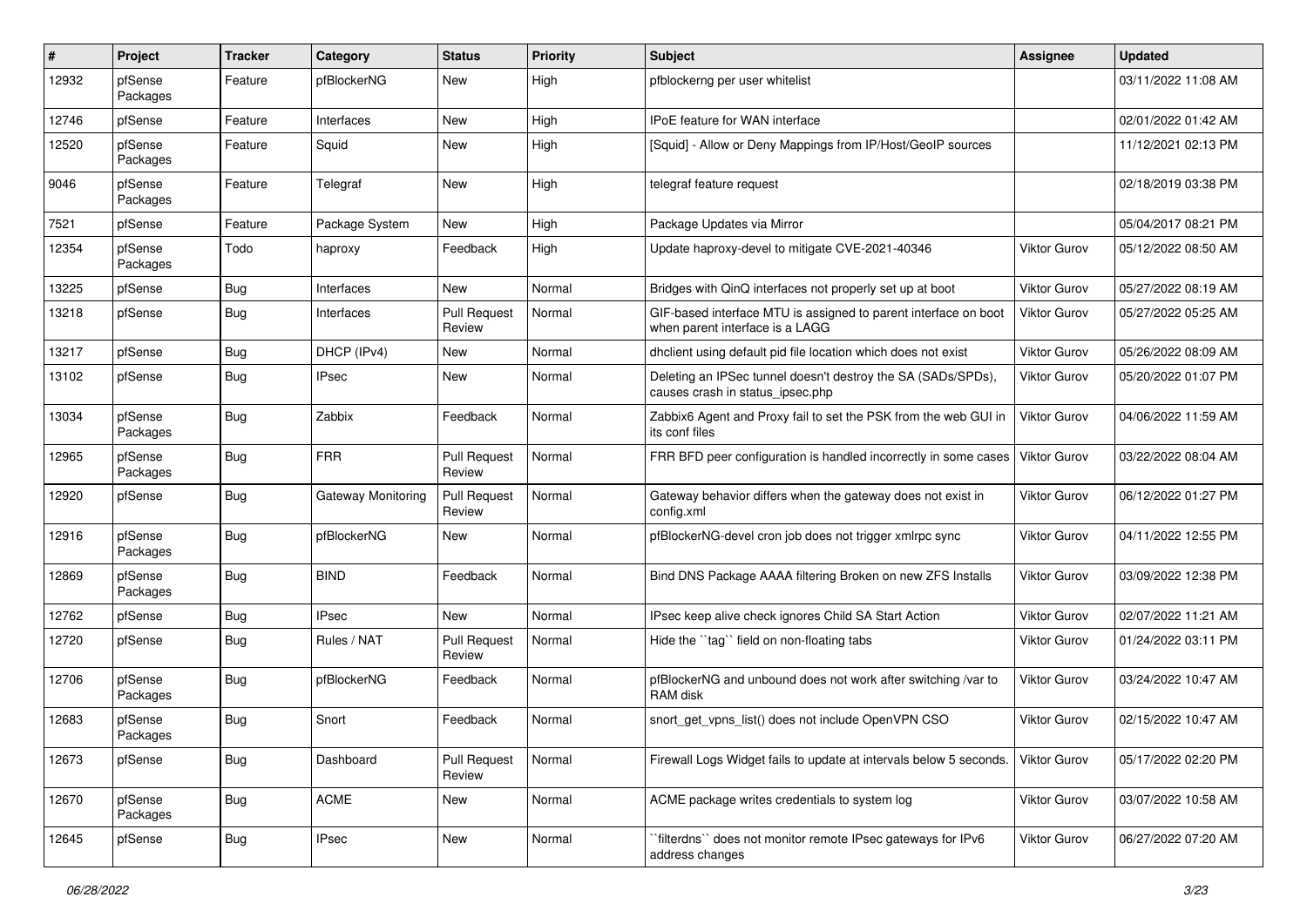| #     | Project             | <b>Tracker</b> | Category             | <b>Status</b>                 | <b>Priority</b> | <b>Subject</b>                                                                  | <b>Assignee</b>     | <b>Updated</b>      |
|-------|---------------------|----------------|----------------------|-------------------------------|-----------------|---------------------------------------------------------------------------------|---------------------|---------------------|
| 12623 | pfSense<br>Packages | <b>Bug</b>     | <b>ACME</b>          | New                           | Normal          | acme.sh package   DNS-ISPConfig settings                                        | <b>Viktor Gurov</b> | 03/10/2022 03:42 PM |
| 12506 | pfSense<br>Packages | Bug            | Suricata             | Feedback                      | Normal          | Only selected instance is restarted on suppress list change                     | <b>Viktor Gurov</b> | 12/01/2021 04:43 AM |
| 12385 | pfSense             | <b>Bug</b>     | Virtual IP Addresses | <b>Pull Request</b><br>Review | Normal          | deleteVIP() does not check 1:1 NAT and Outbound NAT rules                       | Viktor Gurov        | 05/17/2022 02:21 PM |
| 12322 | pfSense<br>Packages | Bug            | Suricata             | Feedback                      | Normal          | Suricata creates invalid HOME NET entries                                       | Viktor Gurov        | 09/10/2021 11:42 AM |
| 12225 | pfSense             | Bug            | Authentication       | <b>Pull Request</b><br>Review | Normal          | Group membership field is not needed for remote groups                          | Viktor Gurov        | 05/17/2022 02:21 PM |
| 12206 | pfSense<br>Packages | Bug            | NET-SNMP             | Feedback                      | Normal          | Certificate Manager page doesn't show Net-SNMP used<br>certificates             | Viktor Gurov        | 12/30/2021 09:40 AM |
| 12167 | pfSense<br>Packages | Bug            | <b>FRR</b>           | Feedback                      | Normal          | BGP TCP setkey not set if neighbor is in peer group                             | <b>Viktor Gurov</b> | 09/16/2021 09:38 AM |
| 12101 | pfSense<br>Packages | <b>Bug</b>     | arpwatch             | Assigned                      | Normal          | ArpWatch Suppression Mac for "flip-flop" not suppressing                        | <b>Viktor Gurov</b> | 10/09/2021 07:19 PM |
| 12036 | pfSense<br>Packages | Bug            | Zabbix               | Feedback                      | Normal          | Certificate Manager page do not show Zabbix used certificates                   | Viktor Gurov        | 07/15/2021 11:46 AM |
| 11961 | pfSense<br>Packages | <b>Bug</b>     | <b>FRR</b>           | Feedback                      | Normal          | FRR OSPF add unwanted area 0 authentication to router ospf                      | Viktor Gurov        | 09/16/2021 10:25 PM |
| 11937 | pfSense<br>Packages | <b>Bug</b>     | haproxy              | Feedback                      | Normal          | HAproxy "Use Client-IP" option breaks Captive Portal                            | <b>Viktor Gurov</b> | 06/22/2021 08:48 AM |
| 11847 | pfSense<br>Packages | Bug            | <b>FRR</b>           | Feedback                      | Normal          | Filters not applied to PEER Groups                                              | Viktor Gurov        | 07/30/2021 07:45 PM |
| 11836 | pfSense<br>Packages | <b>Bug</b>     | <b>FRR</b>           | Assigned                      | Normal          | FRR ACCEPTFILTER unstable                                                       | Viktor Gurov        | 02/14/2022 07:20 AM |
| 11756 | pfSense<br>Packages | Bug            | haproxy              | Feedback                      | Normal          | HaProxy does not transfer backend states during reload                          | <b>Viktor Gurov</b> | 07/14/2021 01:21 PM |
| 11746 | pfSense<br>Packages | <b>Bug</b>     | FreeRADIUS           | Feedback                      | Normal          | Second LDAP server configuration misses the ipaNThash control<br>attribute      | Viktor Gurov        | 07/14/2021 01:44 PM |
| 11693 | pfSense<br>Packages | Bug            | <b>FRR</b>           | Feedback                      | Normal          | IPv6 static routing fails                                                       | Viktor Gurov        | 04/26/2022 08:50 AM |
| 11681 | pfSense<br>Packages | Bug            | <b>FRR</b>           | Feedback                      | Normal          | FRR generates invalid BFD configuration after removing<br>interfaces            | Viktor Gurov        | 07/14/2021 04:40 PM |
| 11515 | pfSense<br>Packages | <b>Bug</b>     | node exporter        | Feedback                      | Normal          | node exporter 0.18.1 1 - Unable to interact or start the service<br>from web ui | Viktor Gurov        | 07/14/2021 12:37 PM |
| 11491 | pfSense<br>Packages | <b>Bug</b>     | haproxy              | Feedback                      | Normal          | haproxy-devel v0.62 2 - startup error 'httpchk'                                 | Viktor Gurov        | 06/22/2021 08:46 AM |
| 11477 | pfSense<br>Packages | <b>Bug</b>     | <b>FRR</b>           | Feedback                      | Normal          | FRR does not recognize some BFD options                                         | Viktor Gurov        | 02/26/2021 10:52 PM |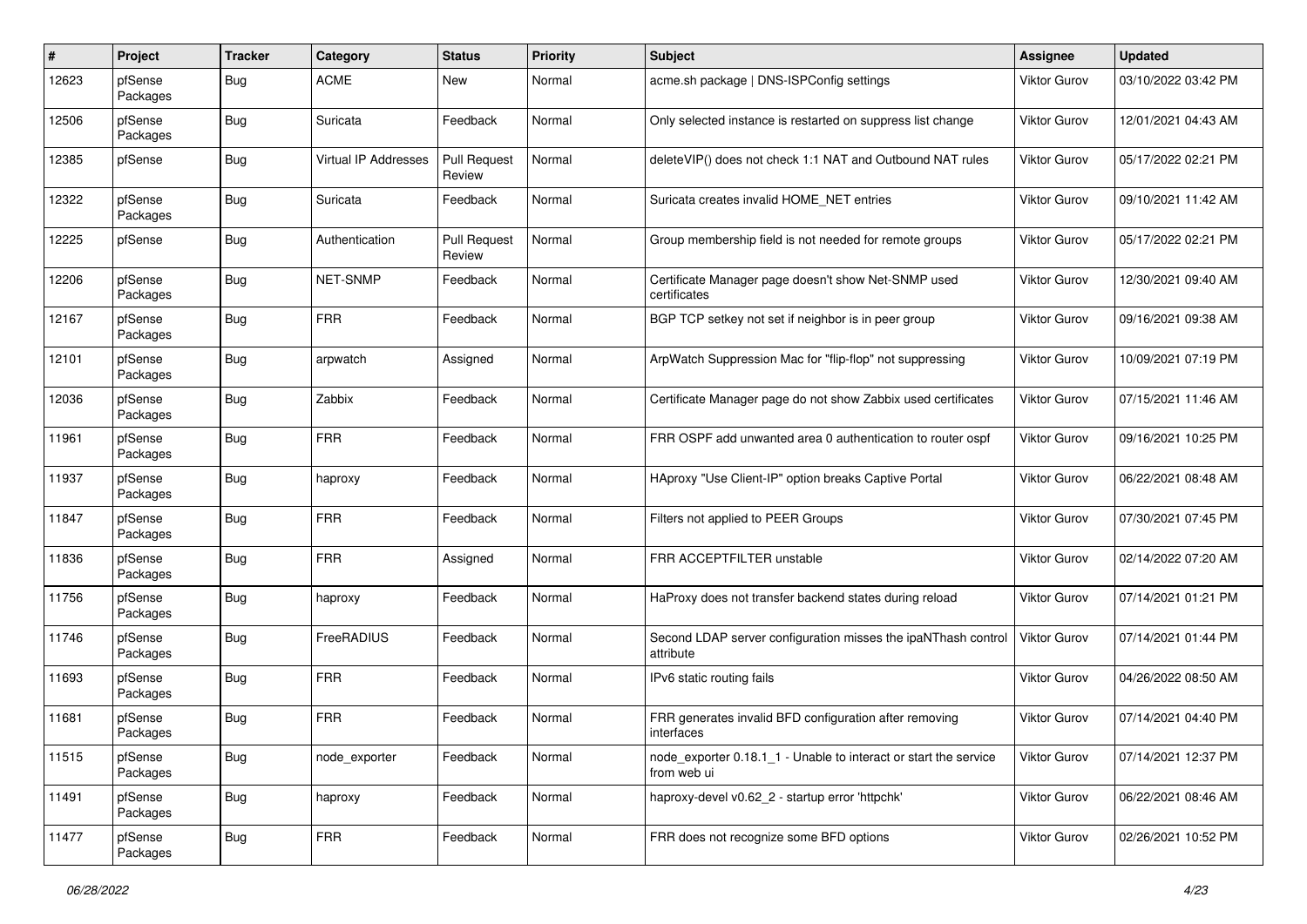| #     | Project             | <b>Tracker</b> | Category              | <b>Status</b>                 | <b>Priority</b> | Subject                                                                                                          | Assignee                       | <b>Updated</b>                       |
|-------|---------------------|----------------|-----------------------|-------------------------------|-----------------|------------------------------------------------------------------------------------------------------------------|--------------------------------|--------------------------------------|
| 11404 | pfSense<br>Packages | <b>Bug</b>     | <b>FRR</b>            | Feedback                      | Normal          | Incorrect prefix/access lists migration on update                                                                | Viktor Gurov                   | 02/18/2021 09:49 AM                  |
| 11388 | pfSense<br>Packages | <b>Bug</b>     | FreeRADIUS            | Feedback                      | Normal          | Captive Portal authentication error with MySQL backend                                                           | Viktor Gurov                   | 02/10/2021 08:54 AM                  |
| 11331 | pfSense<br>Packages | <b>Bug</b>     | FreeRADIUS            | Feedback                      | Normal          | FreeRADIUS latest package upgrade broke Plain Mac<br>Authentication                                              | Viktor Gurov                   | 01/30/2021 10:08 AM                  |
| 11296 | pfSense             | Bug            | Routing               | New                           | Normal          | Static route targets may still reachable via default route when the<br>gateway they should route through is down | Viktor Gurov                   | 05/10/2022 03:12 PM                  |
| 11274 | pfSense<br>Packages | Bug            | ntop                  | Feedback                      | Normal          | ntopng https web server does not present full certificate chain                                                  | Viktor Gurov                   | 01/28/2021 09:51 AM                  |
| 11180 | pfSense<br>Packages | Bug            | Filer                 | Feedback                      | Normal          | Filer run action for files on sync that wan't been modified                                                      | Viktor Gurov                   | 01/08/2021 07:27 AM                  |
| 11098 | pfSense<br>Packages | <b>Bug</b>     | Backup                | Feedback                      | Normal          | Backup Files and Directories plugin crashes firewall if /root<br>specified as backup location                    | Viktor Gurov                   | 12/23/2021 10:45 AM                  |
| 11091 | pfSense             | Bug            | Interfaces            | New                           | Normal          | Interfaces set as disabled in the configuration have an UP status<br>in the operating system at boot             | <b>Viktor Gurov</b>            | 05/10/2022 03:12 PM                  |
| 11054 | pfSense<br>Packages | <b>Bug</b>     | FreeRADIUS            | Assigned                      | Normal          | Check Client Certificate CN not working as described                                                             | Viktor Gurov                   | 12/14/2021 07:22 AM                  |
| 10572 | pfSense<br>Packages | <b>Bug</b>     | Squid                 | Feedback                      | Normal          | STARTTLS option is ignored                                                                                       | Viktor Gurov                   | 04/22/2022 02:20 AM                  |
| 10450 | pfSense<br>Packages | Bug            | Squid                 | Feedback                      | Normal          | Squid reverse proxy switching peers                                                                              | Viktor Gurov                   | 04/22/2022 02:21 AM                  |
| 8827  | pfSense<br>Packages | Bug            | squidguard            | <b>New</b>                    | Normal          | Squidguard: ACL redirect modes 'redirect' and 'err page' send<br>unresolvable URLs to the client.                | Viktor Gurov                   | 12/21/2021 05:49 AM                  |
| 6964  | pfSense<br>Packages | Bug            | Suricata              | Feedback                      | Normal          | Host OS Policy Assignment broken when using "Import" or<br>"Aliases" buttons                                     | Viktor Gurov                   | 08/20/2021 07:52 AM                  |
| 4088  | pfSense<br>Packages | <b>Bug</b>     | squidguard            | Feedback                      | Normal          | Buggy squidgurd config file is created                                                                           | Viktor Gurov                   | 01/28/2021 10:01 AM                  |
| 3132  | pfSense             | <b>Bug</b>     | Gateway Monitoring    | In Progress                   | Normal          | Gateway events for IPv6 affect IPv4 services and vice versa                                                      | <b>Viktor Gurov</b>            | 05/10/2022 03:10 PM                  |
| 13298 | pfSense             | Bug            | <b>Dynamic DNS</b>    | <b>Pull Request</b><br>Review | Normal          | Dynv6 does not check response code when updating                                                                 | <b>Tiago Beling</b><br>d'Avila | 06/24/2022 07:47 AM                  |
| 13114 | pfSense<br>Packages | Bug            | <b>BIND</b>           | Feedback                      | Normal          | BIND calls rndc in rc_stop when named is not running                                                             | <b>Stuart Wyatt</b>            | 05/04/2022 12:41 PM                  |
| 8179  | pfSense             | <b>Bug</b>     | DHCP (IPv4)           | Feedback                      | Normal          | Incorrect reverse DNS zone in DHCP server config for<br>non-octet-aligned subnet mask                            |                                | Renato Botelho   02/09/2022 11:17 PM |
| 13282 | pfSense Plus        | Bug            | Aliases / Tables      | New                           | Normal          | FQDN Aliases Break if an Invalid Domain is Present in the Chain                                                  | Reid Linnemann                 | 06/18/2022 03:12 PM                  |
| 13226 | pfSense             | <b>Bug</b>     | Captive Portal        | Confirmed                     | Normal          | Captive Portal doesn't disconnect established OpenVPN link                                                       | Reid Linnemann                 | 05/30/2022 10:38 AM                  |
| 13215 | pfSense             | <b>Bug</b>     | <b>Captive Portal</b> | Assigned                      | Normal          | Allowed MAC/IP/Hostname traffic counts for authorized users                                                      | Reid Linnemann                 | 05/31/2022 05:31 PM                  |
| 13014 | pfSense             | Bug            | <b>IPsec</b>          | New                           | Normal          | Charon.vici can get in a bad state                                                                               | Mateusz Guzik                  | 05/24/2022 05:05 PM                  |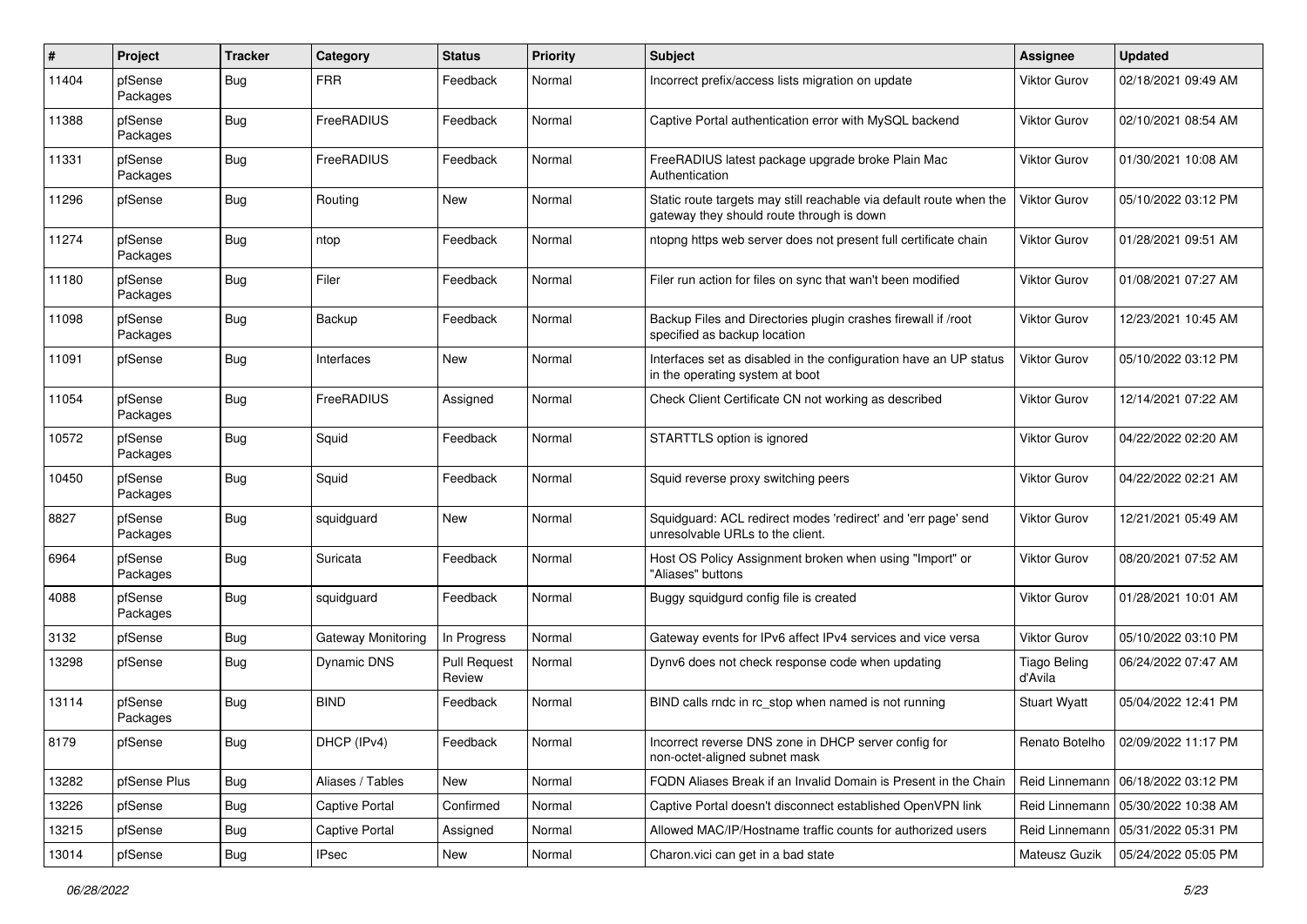| #     | Project      | <b>Tracker</b> | Category                            | <b>Status</b>                 | <b>Priority</b> | <b>Subject</b>                                                                                              | <b>Assignee</b>       | <b>Updated</b>      |
|-------|--------------|----------------|-------------------------------------|-------------------------------|-----------------|-------------------------------------------------------------------------------------------------------------|-----------------------|---------------------|
| 12849 | pfSense      | Bug            | <b>Operating System</b>             | New                           | Normal          | pfsync kernel crash on reboot                                                                               | Mateusz Guzik         | 02/22/2022 02:02 PM |
| 12547 | pfSense      | Bug            | <b>Operating System</b>             | Feedback                      | Normal          | unsheduled system reboot/crash                                                                              | Mateusz Guzik         | 12/01/2021 01:20 PM |
| 12144 | pfSense      | <b>Bug</b>     | <b>Operating System</b>             | In Progress                   | Normal          | Bug in "df -t" filtering if two filesystems use the same mountpoint                                         | Mateusz Guzik         | 09/10/2021 10:07 AM |
| 12079 | pfSense      | Bug            | <b>IGMP Proxy</b>                   | New                           | Normal          | IGMPProxy: kernel panic, Sleeping thread owns a non-sleepable<br>lock                                       | Mateusz Guzik         | 05/10/2022 03:14 PM |
| 9349  | pfSense      | Bug            | <b>IPsec</b>                        | Confirmed                     | Normal          | IPSec service start/stop/restart fails after settings change                                                | Markus<br>Stockhausen | 10/30/2020 01:33 PM |
| 13243 | pfSense      | Bug            | OpenVPN                             | <b>Pull Request</b><br>Review | Normal          | OpenVPN status for multi-user VPN shows info icon to display<br>RADIUS rules when there are none to display | Marcos<br>Mendoza     | 06/19/2022 05:53 PM |
| 11626 | pfSense Plus | Bug            | Authentication                      | New                           | Normal          | Google LDAP connection failed due to lack of SNI for TLS 1.3                                                | Luiz Souza            | 06/27/2022 07:23 AM |
| 10875 | pfSense      | Bug            | Gateways                            | New                           | Normal          | PPP periodic reset does not fully restore gateway group<br>round-robin functionality                        | Luiz Souza            | 11/05/2020 07:44 AM |
| 10708 | pfSense      | <b>Bug</b>     | Upgrade                             | New                           | Normal          | ZFS bootpool boot symlink issue                                                                             | Luiz Souza            | 03/08/2021 07:03 AM |
| 8815  | pfSense      | Bug            | Interfaces                          | New                           | Normal          | IP addresses are removed from interfaces when link is lost and<br>either IPv4 or IPv6 is dynamic            | Luiz Souza            | 07/21/2021 07:49 AM |
| 8611  | pfSense      | Bug            | Interfaces                          | In Progress                   | Normal          | unable to receive IPv6 RA's on SG-1000, default route lost                                                  | Luiz Souza            | 02/01/2021 03:31 PM |
| 8324  | pfSense      | <b>Bug</b>     | Hardware / Drivers                  | New                           | Normal          | bxe cards require promisc for OSPF                                                                          | Luiz Souza            | 05/25/2020 03:19 PM |
| 8100  | pfSense      | Bug            | CARP                                | <b>New</b>                    | Normal          | pfsync Initially Deletes States on Primary for Connections<br>Established through Secondary                 | Luiz Souza            | 02/08/2022 12:59 PM |
| 8013  | pfSense      | Bug            | <b>IPsec</b>                        | <b>New</b>                    | Normal          | IPsec MSS clamping value shared for IPv4 and IPv6                                                           | Luiz Souza            | 10/28/2021 01:37 PM |
| 7389  | pfSense      | <b>Bug</b>     | <b>Traffic Shaper</b><br>(Limiters) | In Progress                   | Normal          | Limiter does not work with transparent proxy                                                                | Luiz Souza            | 02/01/2021 03:31 PM |
| 7235  | pfSense      | Bug            | <b>IPsec</b>                        | <b>New</b>                    | Normal          | 4860 has not got significant IPsec performance rising with<br>enabled HW acceleration                       | Luiz Souza            | 12/18/2021 04:32 PM |
| 6333  | pfSense      | Bug            | Gateway Monitoring                  | Confirmed                     | Normal          | Bootup starts/restarts dpinger multiple times                                                               | Luiz Souza            | 11/16/2020 01:11 PM |
| 6295  | pfSense      | Bug            | <b>Traffic Shaper</b><br>(Limiters) | New                           | Normal          | Crash upon applying CODELQ to untagged parent interface<br>when also applied to daughter VLAN               | Luiz Souza            | 08/20/2019 02:44 PM |
| 6220  | pfSense      | Bug            | <b>Operating System</b>             | Confirmed                     | Normal          | state mismatch with host-initiated traffic matching binat to IP not<br>locally assigned                     | Luiz Souza            | 06/08/2016 09:23 AM |
| 4479  | pfSense      | Bug            | <b>Operating System</b>             | New                           | Normal          | Firewall rules won't match GRE interface after applying IPSEC<br>transport encryption on GRE tunnel         | Luiz Souza            | 08/20/2021 08:46 AM |
| 4406  | pfSense      | Bug            | <b>Operating System</b>             | Confirmed                     | Normal          | ALTQ problems with wireless cloned interfaces                                                               | Luiz Souza            | 11/19/2015 12:06 AM |
| 3824  | pfSense      | Bug            | <b>Traffic Shaper</b><br>(Limiters) | Confirmed                     | Normal          | Limiters on bridge break traffic outside locally-configured IP<br>subnets                                   | Luiz Souza            | 11/03/2016 07:16 PM |
| 1819  | pfSense      | Bug            | <b>DNS Resolver</b>                 | New                           | Normal          | DNS Resolver Not Registering DHCP Server Specified Domain<br>Name                                           | Luiz Souza            | 04/28/2022 01:53 PM |
| 13303 | pfSense      | <b>Bug</b>     | Dynamic DNS                         | <b>Pull Request</b><br>Review | Normal          | DynDNS - DNSExit no longer working                                                                          | Koen Zomers           | 06/27/2022 10:56 AM |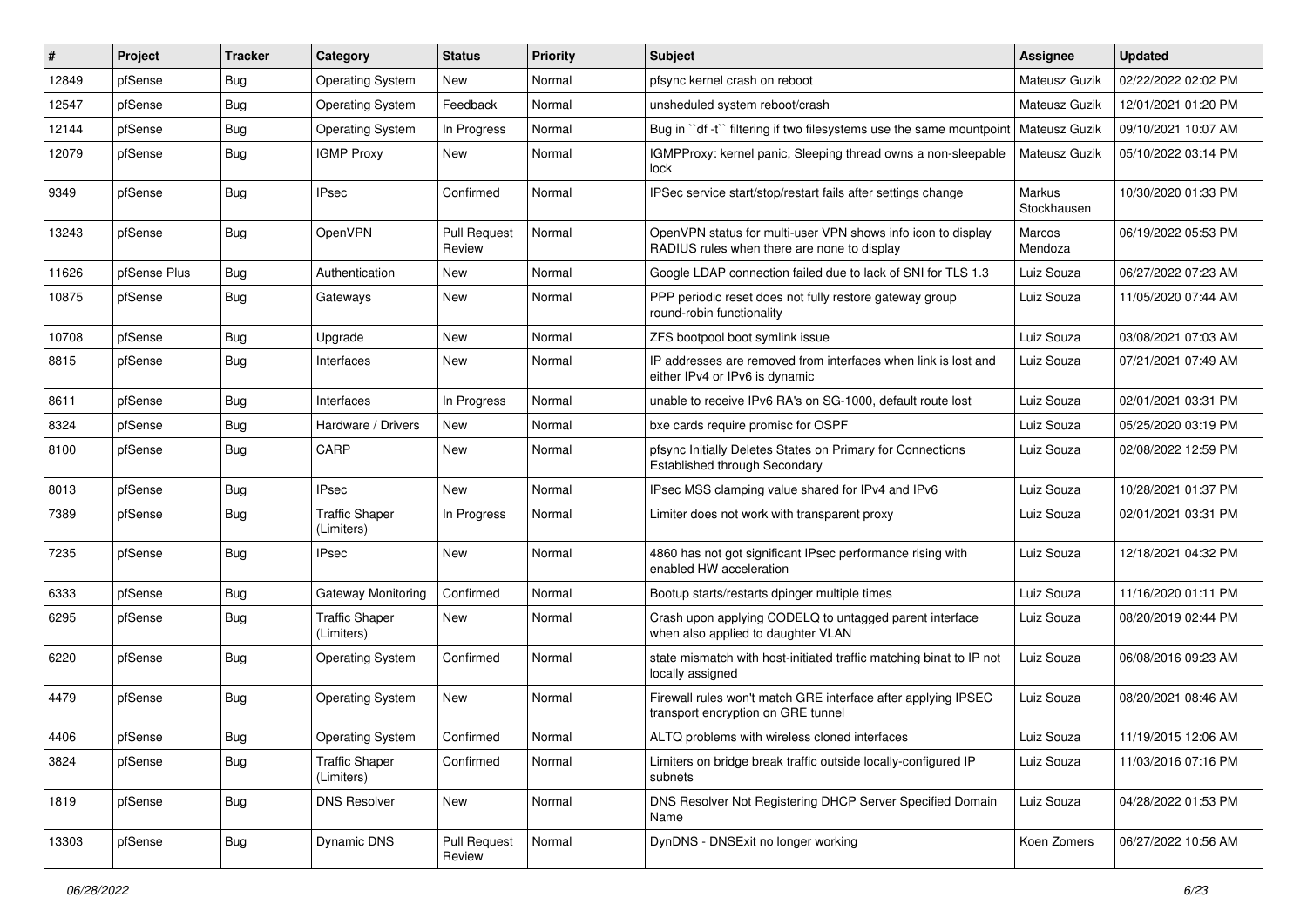| ∦     | Project             | <b>Tracker</b> | Category                     | <b>Status</b> | <b>Priority</b> | Subject                                                                                                                                        | <b>Assignee</b> | <b>Updated</b>      |
|-------|---------------------|----------------|------------------------------|---------------|-----------------|------------------------------------------------------------------------------------------------------------------------------------------------|-----------------|---------------------|
| 11797 | pfSense<br>Packages | Bug            | <b>Status Traffic Totals</b> | <b>New</b>    | Normal          | Traffic Totals lost upon reboot when using a ramdisk for /var and<br>/tmp                                                                      | John Cornwell   | 04/10/2021 06:27 PM |
| 13310 | pfSense             | Bug            | Rules / NAT                  | Feedback      | Normal          | Each line in the NPt destination IPv6 prefix list also contains the<br>network of the previous line when multiple choices are present          | Jim Pingle      | 06/28/2022 07:55 AM |
| 13309 | pfSense<br>Packages | Bug            | Cron                         | Feedback      | Normal          | Cron validation prevents special strings such as @reboot                                                                                       | Jim Pingle      | 06/28/2022 08:22 AM |
| 13240 | pfSense             | Bug            | Rules / NAT                  | New           | Normal          | User is forced to pick an NPt destination IPv6 prefix length even<br>when choosing a drop-down entry which contains a defined prefix<br>length | Jim Pingle      | 06/28/2022 07:18 AM |
| 13228 | pfSense             | Bug            | Interfaces                   | <b>New</b>    | Normal          | Recovering interface gateway may not be added back into<br>gateway groups and rules when expected                                              | Jim Pingle      | 05/28/2022 01:14 PM |
| 13090 | pfSense             | Bug            | <b>OpenVPN</b>               | <b>New</b>    | Normal          | OpenVPN: do not use legacy deprecated netbios settings                                                                                         | Jim Pingle      | 04/22/2022 11:19 AM |
| 13089 | pfSense             | Bug            | OpenVPN                      | <b>New</b>    | Normal          | OpenVPN: fix some netbios options were preserved even if teh<br>Netbios option was unchecked                                                   | Jim Pingle      | 04/22/2022 11:06 AM |
| 13088 | pfSense             | <b>Bug</b>     | OpenVPN                      | <b>New</b>    | Normal          | OpenVPN Client Overrides: properly hide/show form fields                                                                                       | Jim Pingle      | 06/08/2022 09:15 AM |
| 12942 | pfSense             | Bug            | Gateways                     | <b>New</b>    | Normal          | Code to kill states for old gateway when reconnecting an<br>interface is incorrect                                                             | Jim Pingle      | 03/22/2022 01:25 PM |
| 12811 | pfSense             | Bug            | Gateway Monitoring           | New           | Normal          | Services are not restarted when PPP interfaces connect                                                                                         | Jim Pingle      | 05/31/2022 05:34 PM |
| 12475 | pfSense<br>Packages | <b>Bug</b>     | OpenVPN Client<br>Export     | Feedback      | Normal          | OpenVPN Client Export does not show certificate without private<br>key                                                                         | Jim Pingle      | 02/17/2022 08:24 AM |
| 12335 | pfSense             | Bug            | IPsec                        | <b>New</b>    | Normal          | IPsec DNS inefficiency                                                                                                                         | Jim Pingle      | 04/26/2022 07:50 AM |
| 11997 | pfSense<br>Packages | Bug            | <b>IPsec Profile Wizard</b>  | New           | Normal          | Add Support for Android Strongswan Profiles in the Profile<br>Wizard                                                                           | Jim Pingle      | 07/10/2021 07:51 PM |
| 11539 | pfSense             | Bug            | <b>IPsec</b>                 | Feedback      | Normal          | Mobile IPsec "split include" value of 0.0.0.0/0 causes some<br>clients to fail                                                                 | Jim Pingle      | 05/23/2022 12:33 AM |
| 11345 | pfSense<br>Packages | Bug            | <b>FRR</b>                   | Feedback      | Normal          | FRR-OSPF - No "prefix-list" possible                                                                                                           | Jim Pingle      | 02/04/2021 11:03 PM |
| 11204 | pfSense<br>Packages | Bug            | <b>NET-SNMP</b>              | Feedback      | Normal          | Fix net-snmp logging to syslog                                                                                                                 | Jim Pingle      | 03/19/2021 05:10 AM |
| 10294 | pfSense<br>Packages | <b>Bug</b>     | <b>FRR</b>                   | <b>New</b>    | Normal          | FRR Route Counts Incorrect on Status Page                                                                                                      | Jim Pingle      | 02/26/2020 11:08 AM |
| 9335  | pfSense<br>Packages | Bug            | haproxy                      | Feedback      | Normal          | Stored XSS in HAProxy / haproxy listeners edit.php                                                                                             | Jim Pingle      | 02/18/2019 09:35 AM |
| 8516  | pfSense<br>Packages | <b>Bug</b>     | FreeRADIUS                   | New           | Normal          | FreeRADIUS requires settings re-saved after pfSense upgrade                                                                                    | Jim Pingle      | 12/31/2021 05:58 PM |
| 8380  | pfSense             | Bug            | <b>OpenVPN</b>               | New           | Normal          | OpenVPN RADIUS password length is not constant                                                                                                 | Jim Pingle      | 07/17/2020 11:46 AM |
| 8315  | pfSense<br>Packages | <b>Bug</b>     | Mail report                  | Feedback      | Normal          | Mail Report mail report send() behavior different than<br>notify_via_smtp()                                                                    | Jim Pingle      | 09/24/2019 10:12 AM |
| 6624  | pfSense             | <b>Bug</b>     | <b>IPsec</b>                 | Confirmed     | Normal          | changes in IPsec config should down the connection                                                                                             | Jim Pingle      | 08/02/2021 12:08 PM |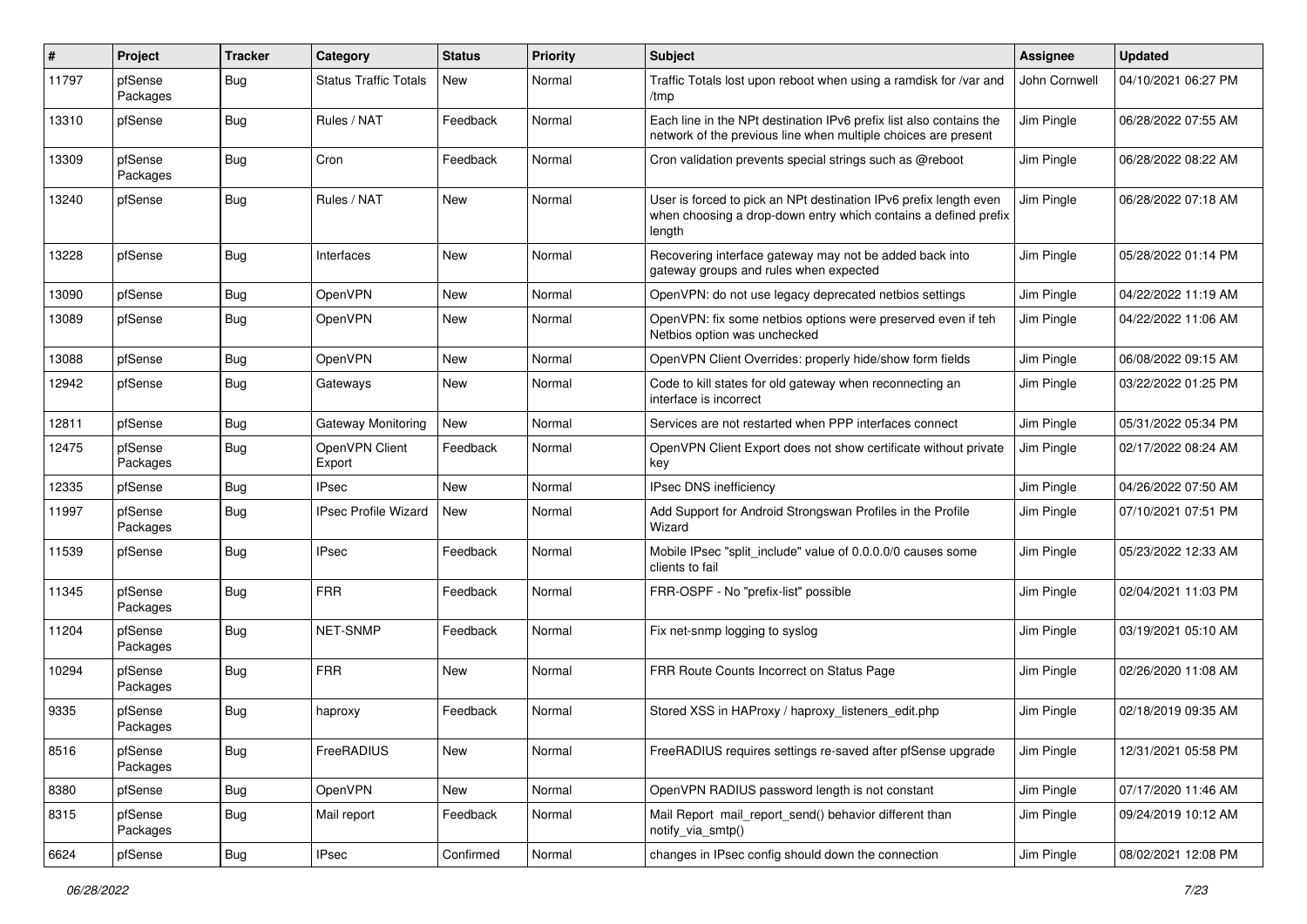| #     | Project             | <b>Tracker</b> | Category                            | <b>Status</b>                 | <b>Priority</b> | <b>Subject</b>                                                                                                                          | <b>Assignee</b>        | <b>Updated</b>      |
|-------|---------------------|----------------|-------------------------------------|-------------------------------|-----------------|-----------------------------------------------------------------------------------------------------------------------------------------|------------------------|---------------------|
| 10429 | pfSense<br>Packages | Bug            | <b>Status Traffic Totals</b>        | <b>New</b>                    | Normal          | Status Traffic Total broken 2.4.5                                                                                                       | Jared Dillard          | 02/27/2021 07:55 PM |
| 9537  | pfSense<br>Packages | Bug            | <b>Status Traffic Totals</b>        | <b>New</b>                    | Normal          | One month offset in displayed data between time changes                                                                                 | Jared Dillard          | 05/01/2020 08:27 AM |
| 7400  | pfSense             | Bug            | <b>Traffic Graphs</b>               | Assigned                      | Normal          | Traffic Graphs show bad data on 2.3.3 1                                                                                                 | <b>Jared Dillard</b>   | 12/31/2021 05:47 PM |
| 7267  | pfSense<br>Packages | Bug            | <b>Status Traffic Totals</b>        | <b>New</b>                    | Normal          | Status Traffic Totals - Stacked Bar - Scale not high enough                                                                             | Jared Dillard          | 11/18/2020 07:38 AM |
| 5367  | pfSense             | <b>Bug</b>     | Web Interface                       | <b>New</b>                    | Normal          | Safari repeatedly tries to reload dashboard                                                                                             | <b>Jared Dillard</b>   | 08/22/2016 11:08 AM |
| 1675  | pfSense             | <b>Bug</b>     | <b>Captive Portal</b>               | New                           | Normal          | Captive portal logout problems with pop-up blockers.                                                                                    | <b>Jared Dillard</b>   | 03/28/2016 01:37 PM |
| 6993  | pfSense             | Bug            | OpenVPN                             | <b>New</b>                    | Normal          | OpenVPN status error during CARP state transition                                                                                       | James Webb             | 12/31/2021 05:44 PM |
| 8072  | pfSense             | Bug            | <b>Traffic Shaper</b><br>(Limiters) | <b>New</b>                    | Normal          | Limiter / Queue mask issues?                                                                                                            | Ivor Kreso             | 11/08/2017 07:56 PM |
| 6167  | pfSense             | Bug            | <b>IPsec</b>                        | Confirmed                     | Normal          | IPsec IPComp not working                                                                                                                | George<br>Neville-Neil | 09/22/2020 06:07 PM |
| 13261 | pfSense<br>Packages | Bug            | sudo                                | Feedback                      | Normal          | Input validation rejects empty "sudo" command list, but GUI text<br>says it can be empty                                                | Christopher<br>Cope    | 06/27/2022 07:19 AM |
| 13115 | pfSense<br>Packages | Bug            | WireGuard                           | Feedback                      | Normal          | WireGuard panic due to KBI changes in "'udp tun func t()"                                                                               | Christian<br>McDonald  | 05/15/2022 10:47 AM |
| 12924 | pfSense<br>Packages | Bug            | WireGuard                           | New                           | Normal          | DNS Resolver WireGuard ACL Inconsistency                                                                                                | Christian<br>McDonald  | 04/10/2022 10:36 AM |
| 12760 | pfSense<br>Packages | Bug            | WireGuard                           | <b>New</b>                    | Normal          | Link-local addresses disallowed on Wireguard interfaces                                                                                 | Christian<br>McDonald  | 02/07/2022 03:50 AM |
| 12715 | pfSense             | <b>Bug</b>     | Authentication                      | <b>New</b>                    | Normal          | Long system startup time when LDAP is configured and<br>unavailable during startup.                                                     | Christian<br>McDonald  | 01/24/2022 05:50 AM |
| 13093 | pfSense             | Bug            | Authentication                      | In Progress                   | Normal          | LDAP authentication fails with extended query and RFC2307<br>group lookups enabled                                                      | Chris Linstruth        | 05/31/2022 07:20 AM |
| 13095 | pfSense<br>Packages | <b>Bug</b>     | Snort                               | Feedback                      | Normal          | Snort VRT change in Shared Object Rules path name results in<br>failure to extract and update Snort Shared Object Rules when<br>enabled | <b>Bill Meeks</b>      | 04/25/2022 12:22 PM |
| 13295 | pfSense             | <b>Bug</b>     | Gateway Monitoring                  | <b>Pull Request</b><br>Review | Normal          | Incorrect function parameters for "get_dpinger_status()" call in<br>`qwlb.inc``                                                         |                        | 06/24/2022 07:25 AM |
| 13288 | pfSense             | Bug            | Configuration<br>Backend            | <b>New</b>                    | Normal          | Encode FreeRADIUS Custom Options                                                                                                        |                        | 06/20/2022 10:36 AM |
| 13280 | pfSense             | <b>Bug</b>     | Unknown                             | New                           | Normal          | Entries duplicated in /boot/loader.conf                                                                                                 |                        | 06/19/2022 11:11 AM |
| 13279 | pfSense             | <b>Bug</b>     | Interfaces                          | New                           | Normal          | DHCP config override affects Gateway installation.                                                                                      |                        | 06/17/2022 07:25 AM |
| 13277 | pfSense             | <b>Bug</b>     | <b>IGMP Proxy</b>                   | New                           | Normal          | IGMP Proxy webConfigurator Page Always Produces Error                                                                                   |                        | 06/16/2022 07:50 PM |
| 13276 | pfSense             | <b>Bug</b>     | <b>IGMP Proxy</b>                   | New                           | Normal          | IGMP Proxy Error Message for Logging Links to System Log<br>Instead of Routing Log                                                      |                        | 06/16/2022 07:48 PM |
| 13273 | pfSense             | Bug            | DHCP (IPv4)                         | New                           | Normal          | dhclient can use conflicting recorded leases                                                                                            |                        | 06/14/2022 11:07 AM |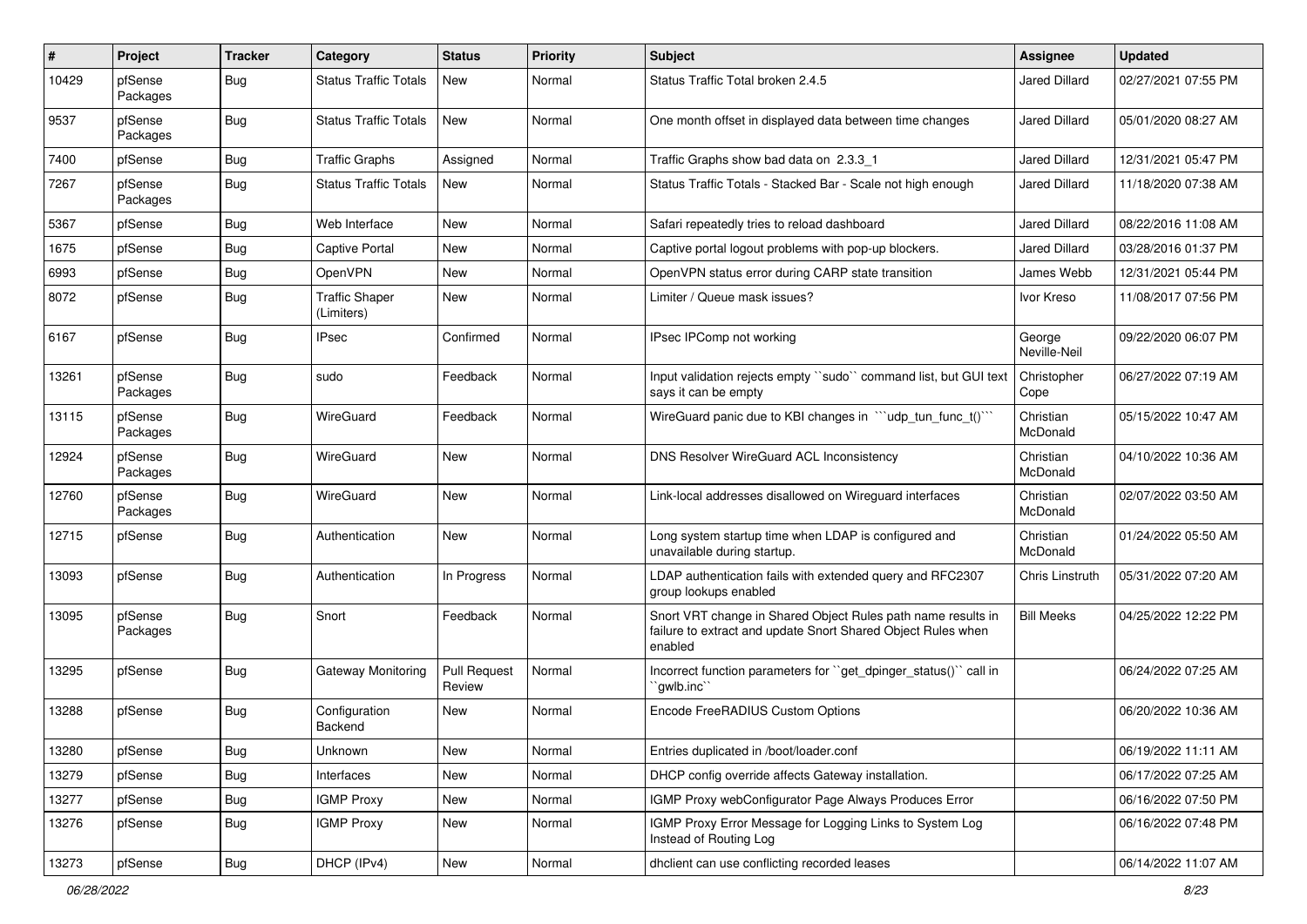| ∦     | Project             | <b>Tracker</b> | Category                 | <b>Status</b> | <b>Priority</b> | <b>Subject</b>                                                                                              | <b>Assignee</b> | <b>Updated</b>      |
|-------|---------------------|----------------|--------------------------|---------------|-----------------|-------------------------------------------------------------------------------------------------------------|-----------------|---------------------|
| 13267 | pfSense             | Bug            | OpenVPN                  | New           | Normal          | dpinger continues to run on OpenVPN gateway after OpenVPN<br>service is stopped.                            |                 | 06/12/2022 02:49 PM |
| 13254 | pfSense             | Bug            | <b>DNS Resolver</b>      | New           | Normal          | DNS resolver does not update "unbound.conf" file during link<br>down events                                 |                 | 06/08/2022 07:55 AM |
| 13253 | pfSense             | Bug            | DHCP (IPv6)              | New           | Normal          | dhcp6c" is not restarted when applying settings when multiple<br>WANs are configured for DHCP6              |                 | 06/06/2022 02:58 PM |
| 13252 | pfSense             | Bug            | Upgrade                  | New           | Normal          | reduce frequency of php-fpm socket connection attempts from<br>check reload status                          |                 | 06/12/2022 11:11 AM |
| 13249 | pfSense             | Bug            | Console Menu             | <b>New</b>    | Normal          | Running playback comands multiple times results in PHP error                                                |                 | 06/06/2022 07:02 AM |
| 13237 | pfSense             | Bug            | DHCP (IPv6)              | New           | Normal          | dhcp6c script cannot be executed safely                                                                     |                 | 06/01/2022 11:20 AM |
| 13233 | pfSense Plus        | Bug            | OpenVPN                  | Feedback      | Normal          | OpenVPN DCO connection fails with Auth Digest Algorithm set to<br><b>SHA512</b>                             |                 | 05/31/2022 03:39 PM |
| 13224 | pfSense             | Bug            | Notifications            | <b>New</b>    | Normal          | Email notification flood when UPS (NUT) and WAN send<br>notifications                                       |                 | 05/27/2022 01:58 AM |
| 13222 | pfSense             | Bug            | UPnP/NAT-PMP             | <b>New</b>    | Normal          | CARP IP does not listen for NAT-PMP packets                                                                 |                 | 05/26/2022 02:28 PM |
| 13206 | pfSense Plus        | Bug            | Hardware / Drivers       | <b>New</b>    | Normal          | SG-3100 LED GPIO hangs                                                                                      |                 | 06/11/2022 07:01 PM |
| 13202 | pfSense<br>Packages | Bug            | pfBlockerNG              | <b>New</b>    | Normal          | Missing Protocols on IP Feed Groups Advanced<br>Inbound/Outbound Firewall Rule settings                     |                 | 05/23/2022 08:58 AM |
| 13194 | pfSense<br>Packages | <b>Bug</b>     | pfBlockerNG              | <b>New</b>    | Normal          | Remove dead Malc0de feed                                                                                    |                 | 05/23/2022 05:16 AM |
| 13167 | pfSense             | Bug            | <b>Dynamic DNS</b>       | New           | Normal          | phpDynDNS: DigitalOcean ddns update fails (bad request, invalid<br>character '-' in request id)             |                 | 06/16/2022 09:30 PM |
| 13158 | pfSense             | Bug            | Web Interface            | <b>New</b>    | Normal          | Input validation error when applying limiter changes                                                        |                 | 05/14/2022 05:32 PM |
| 13154 | pfSense<br>Packages | Bug            | pfBlockerNG              | Confirmed     | Normal          | pfBlocker causing excessive CPU load                                                                        |                 | 06/14/2022 01:14 PM |
| 13141 | pfSense<br>Packages | Bug            | squidguard               | <b>New</b>    | Normal          | wrong page squidguard block                                                                                 |                 | 05/09/2022 05:33 PM |
| 13128 | pfSense<br>Packages | Bug            | Zabbix                   | <b>New</b>    | Normal          | Zabbix Agent 6: HA Server Setup                                                                             |                 | 05/05/2022 01:55 AM |
| 13087 | pfSense             | <b>Bug</b>     | OpenVPN                  | <b>New</b>    | Normal          | OpenVPN Server: hide WINS servers list when netbios option is<br>unchecked while WINS servers is checked    |                 | 04/22/2022 10:29 AM |
| 13076 | pfSense             | <b>Bug</b>     | Gateway Monitoring       | New           | Normal          | Marking a gateway as down does not affect IPsec entries using<br>gateway groups                             |                 | 06/03/2022 10:32 AM |
| 13074 | pfSense Plus        | Bug            | Cryptographic<br>Modules | New           | Normal          | AES-GCM with SafeXcel on Netgate 2100 causes MBUF<br>overload                                               |                 | 06/12/2022 11:14 AM |
| 13073 | pfSense<br>Packages | Bug            | Squid                    | New           | Normal          | ClamAV - clamd dies with high CPU load and thus the C-ICAP of<br>squid-reverse proxy causes http:500 errors |                 | 04/19/2022 05:38 AM |
| 13068 | pfSense             | <b>Bug</b>     | Aliases / Tables         | New           | Normal          | Error loading rules when URL Table IPs content is empty                                                     |                 | 04/17/2022 09:07 PM |
| 13067 | pfSense             | <b>Bug</b>     | <b>FilterDNS</b>         | New           | Normal          | filterdns resolve interval is twice the intended value                                                      |                 | 04/17/2022 07:45 PM |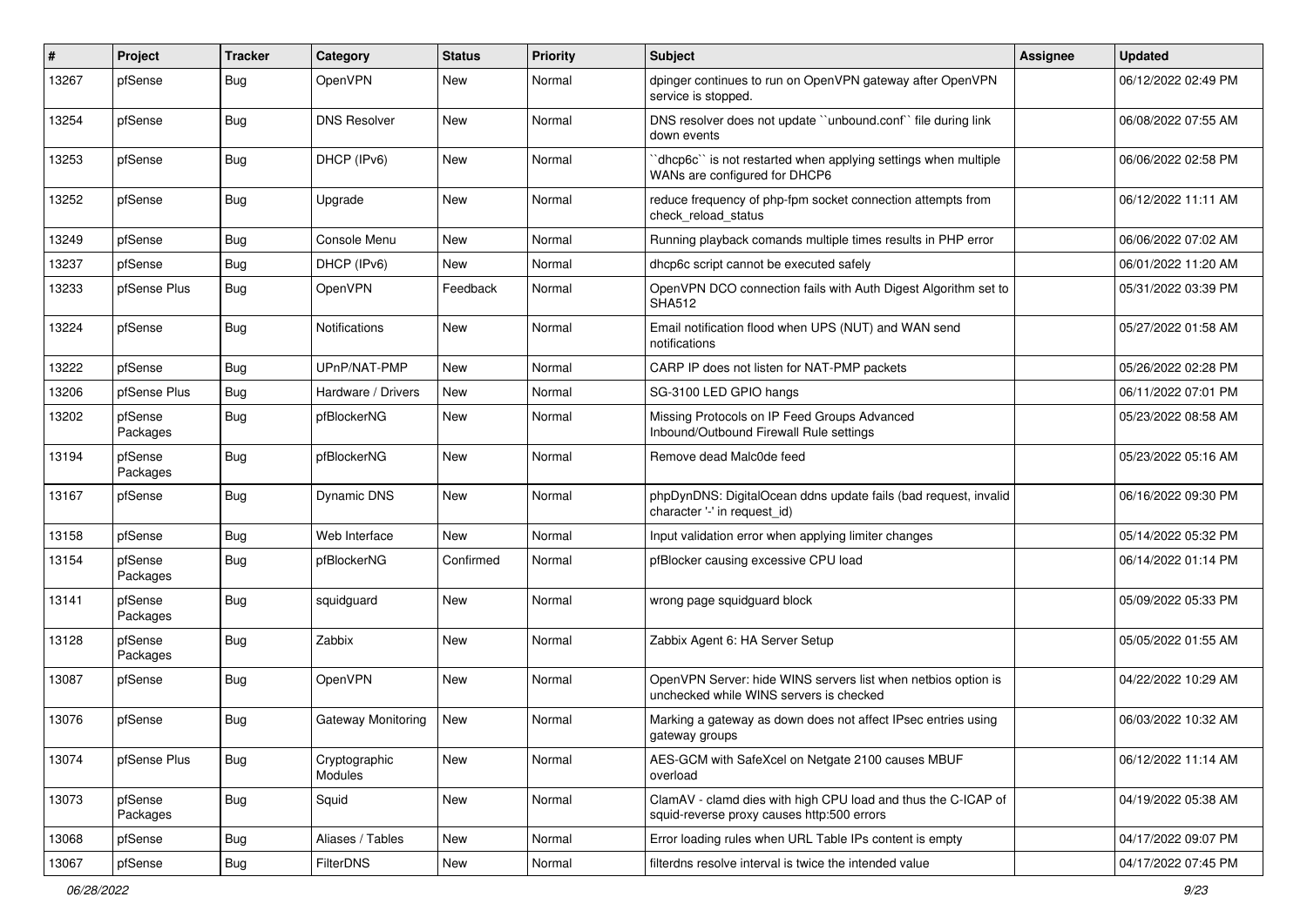| $\vert$ # | Project             | <b>Tracker</b> | Category                                        | <b>Status</b>          | <b>Priority</b> | <b>Subject</b>                                                                                                     | <b>Assignee</b> | <b>Updated</b>      |
|-----------|---------------------|----------------|-------------------------------------------------|------------------------|-----------------|--------------------------------------------------------------------------------------------------------------------|-----------------|---------------------|
| 13053     | pfSense<br>Packages | Bug            | <b>ACME</b>                                     | New                    | Normal          | LoopiaAPI error handling                                                                                           |                 | 05/05/2022 10:58 AM |
| 13051     | pfSense             | <b>Bug</b>     | <b>Traffic Shaper</b><br>(ALTQ)                 | New                    | Normal          | Firewall traffic shaper by interface selection unknow                                                              |                 | 04/12/2022 07:03 AM |
| 13046     | pfSense             | Bug            | Rules / NAT                                     | <b>New</b>             | Normal          | Floating rule applied to IPv6 interface with a SLAAC DHCPv6<br>gateway reports error on boot                       |                 | 04/11/2022 09:50 AM |
| 13045     | pfSense<br>Packages | <b>Bug</b>     | WireGuard                                       | <b>New</b>             | Normal          | Firewall floating rules ignore WireGuard traffic                                                                   |                 | 04/11/2022 09:40 AM |
| 13043     | pfSense<br>Packages | <b>Bug</b>     | WireGuard                                       | New                    | Normal          | OSPF over Wireguard interface doesn't populate neighbors after<br>reboot                                           |                 | 04/11/2022 09:22 AM |
| 13022     | pfSense<br>Packages | <b>Bug</b>     | haproxy                                         | Feedback               | Normal          | HAProxy - Sub Frontends ignore Client verification CA<br>certificates                                              |                 | 04/06/2022 12:55 PM |
| 13018     | pfSense<br>Packages | Bug            | pfBlockerNG                                     | New                    | Normal          | TLD and DNSBL Safesearch DOH conflict disables TLD block<br>when conflicting DOH FQDN is deselected or whitelisted |                 | 04/01/2022 05:59 PM |
| 13003     | pfSense             | Bug            | Hardware / Drivers                              | <b>New</b>             | Normal          | Malicious Driver Detection event on ixl driver                                                                     |                 | 06/25/2022 05:00 PM |
| 12982     | pfSense<br>Packages | Bug            | FreeRADIUS                                      | <b>New</b>             | Normal          | FreeRadius RadReply table entries missing from pf                                                                  |                 | 06/19/2022 05:38 PM |
| 12974     | pfSense Plus        | Bug            | Installer                                       | <b>New</b>             | Normal          | Typing anything into 1100/2100 recovery installer causes process<br>to stop                                        |                 | 06/05/2022 04:10 PM |
| 12960     | pfSense             | <b>Bug</b>     | Installer                                       | <b>New</b>             | Normal          | VGA installer image defaults to serial console, serial console is<br>default in GUI settings                       |                 | 05/10/2022 03:19 PM |
| 12959     | pfSense             | <b>Bug</b>     | DHCP (IPv4)                                     | Feedback               | Normal          | dhcplease process wrongly update host file if client-hostname is<br>empty                                          |                 | 03/28/2022 10:26 AM |
| 12956     | pfSense<br>Packages | Bug            | Suricata                                        | Confirmed              | Normal          | suricata fails to use pcre in SID management (e.g. dropsid.conf)                                                   |                 | 04/05/2022 12:52 PM |
| 12951     | pfSense<br>Packages | Bug            | <b>FRR</b>                                      | Feedback               | Normal          | FRR cannot remove IPv6 routes                                                                                      |                 | 03/22/2022 09:24 PM |
| 12950     | pfSense             | <b>Bug</b>     | Routing                                         | <b>New</b>             | Normal          | OpenVPN as default gateway does not get set at boot time                                                           |                 | 04/09/2022 05:46 PM |
| 12947     | pfSense             | Bug            | DHCP (IPv6)                                     | Pull Request<br>Review | Normal          | DHCP6 client does not take any action if the interface IPv6<br>address changes during renewal                      |                 | 06/27/2022 07:31 AM |
| 12938     | pfSense             | Bug            | <b>IPv6 Router</b><br>Advertisements<br>(RADVD) | <b>New</b>             | Normal          | MaxRtrAdvInterval would allow stale DNS servers to be deleted<br>faster                                            |                 | 03/12/2022 09:37 AM |
| 12927     | pfSense             | Bug            | OpenVPN                                         | <b>New</b>             | Normal          | OpenVPN with OCSP enabled allows connections with revoked<br>certificates                                          |                 | 03/24/2022 08:22 AM |
| 12926     | pfSense             | Bug            | Interfaces                                      | Feedback               | Normal          | Changing LAGG type on CARP interfaces makes VIPs go to an<br>"init" State                                          |                 | 03/10/2022 10:52 AM |
| 12922     | pfSense             | <b>Bug</b>     | DHCP (IPv4)                                     | <b>New</b>             | Normal          | Classless static routes received on DHCP WAN can override<br>chosen default gateway                                |                 | 03/28/2022 10:08 AM |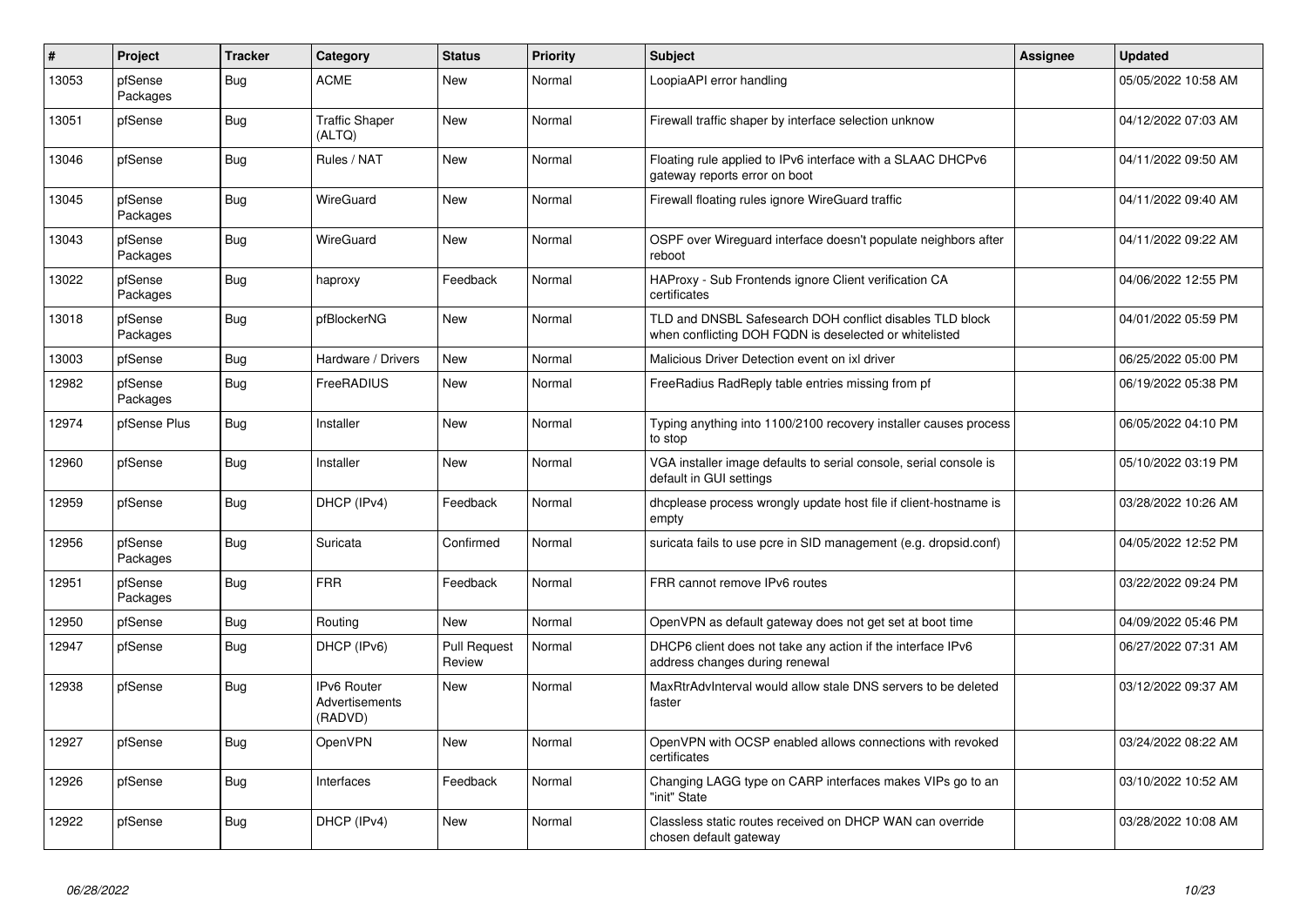| #     | Project             | <b>Tracker</b> | Category                            | <b>Status</b> | <b>Priority</b> | Subject                                                                                                                                                                 | <b>Assignee</b> | <b>Updated</b>      |
|-------|---------------------|----------------|-------------------------------------|---------------|-----------------|-------------------------------------------------------------------------------------------------------------------------------------------------------------------------|-----------------|---------------------|
| 12907 | pfSense<br>Packages | Bug            | <b>PIMD</b>                         | Feedback      | Normal          | PIMD: Nonexistent interfaces should be hidden/disabled in<br>pimd.conf before bringing up the service                                                                   |                 | 03/07/2022 03:51 PM |
| 12905 | pfSense             | <b>Bug</b>     | Web Interface                       | New           | Normal          | Add VLAN Re-assignment to Import Interface Mismatch Wizard                                                                                                              |                 | 03/07/2022 08:05 AM |
| 12899 | pfSense<br>Packages | Bug            | Suricata                            | <b>New</b>    | Normal          | Suricata doesn't honor Pass List                                                                                                                                        |                 | 03/04/2022 01:22 PM |
| 12888 | pfSense             | Bug            | Rules / NAT                         | New           | Normal          | pfSense sends un-NATed packets during OpenVPN startup                                                                                                                   |                 | 03/01/2022 03:13 PM |
| 12878 | pfSense             | <b>Bug</b>     | <b>Traffic Shaper</b><br>(ALTQ)     | Incomplete    | Normal          | Traffic shaping by interface, route queue bandwidth inbound, out<br>by a large factor.                                                                                  |                 | 06/06/2022 07:03 AM |
| 12877 | pfSense             | Bug            | <b>Dynamic DNS</b>                  | Feedback      | Normal          | Cloudflare DynDNS fails to update more than two addresses                                                                                                               |                 | 05/29/2022 06:56 PM |
| 12875 | pfSense             | <b>Bug</b>     | Package System                      | New           | Normal          | Import zabbix-agent6 and zabbix-proxy6 from FreeBSD Ports                                                                                                               |                 | 05/28/2022 06:50 PM |
| 12857 | pfSense             | <b>Bug</b>     | Gateways                            | New           | Normal          | Firewall gateway goes away when making changes to Bridge0<br>device                                                                                                     |                 | 02/27/2022 11:20 AM |
| 12845 | pfSense<br>Packages | <b>Bug</b>     | softflowd                           | <b>New</b>    | Normal          | softflowd wrong vlan tag                                                                                                                                                |                 | 02/21/2022 10:40 AM |
| 12829 | pfSense             | <b>Bug</b>     | <b>Traffic Shaper</b><br>(Limiters) | Feedback      | Normal          | Dummynet kernel module fails to load after upgrade.                                                                                                                     |                 | 03/17/2022 09:26 AM |
| 12828 | pfSense             | <b>Bug</b>     | Wireless                            | <b>New</b>    | Normal          | pfSense keeps crashing (Fatal trap 12: page fault while in kernel<br>mode)                                                                                              |                 | 02/21/2022 07:55 AM |
| 12823 | pfSense             | <b>Bug</b>     | DHCP (IPv6)                         | New           | Normal          | Multiple DHCP6 WAN connections PPPoE interface 'defached'<br>status                                                                                                     |                 | 02/18/2022 05:39 AM |
| 12822 | pfSense<br>Packages | Bug            | pfBlockerNG                         | New           | Normal          | IPv4 Source ASN format not working                                                                                                                                      |                 | 02/18/2022 10:47 AM |
| 12797 | pfSense             | Bug            | UPnP/NAT-PMP                        | New           | Normal          | UPnP+STUN forms invalid outbound NAT rules using the<br>external address discovered from STUN                                                                           |                 | 02/15/2022 01:01 PM |
| 12796 | pfSense             | Bug            | Upgrade                             | Confirmed     | Normal          | 2.5.2 -> 2.6.0 upgrade segfaults if certain packages are installed.                                                                                                     |                 | 05/24/2022 07:43 AM |
| 12774 | pfSense             | <b>Bug</b>     | Backup / Restore                    | New           | Normal          | Picture widget image is not saved in backup                                                                                                                             |                 | 04/04/2022 04:48 AM |
| 12767 | pfSense<br>Packages | <b>Bug</b>     | Avahi                               | New           | Normal          | Package radavahi-daemon does does not exist in current<br>pfSense version and it has been removed" message on<br>pfSense 2.7 restore                                    |                 | 02/07/2022 11:28 AM |
| 12764 | pfSense             | <b>Bug</b>     | Gateways                            | <b>New</b>    | Normal          | VTI gateway status is pending after assigning the VTI interface                                                                                                         |                 | 02/07/2022 05:41 AM |
| 12751 | pfSense<br>Packages | Bug            | <b>FRR</b>                          | New           | Normal          | Improve FRR route restoration after gateway events                                                                                                                      |                 | 02/06/2022 11:07 PM |
| 12747 | pfSense             | <b>Bug</b>     | Logging                             | New           | Normal          | System log is filled by sshguard                                                                                                                                        |                 | 05/03/2022 03:08 AM |
| 12742 | pfSense<br>Packages | <b>Bug</b>     | FreeRADIUS                          | Feedback      | Normal          | freeRADIUS virtual-server-default: modules dailycounter,<br>monthlycounter, noresetcounter, expire_on_login in authorize<br>section prevent virtual server from loading |                 | 03/01/2022 12:45 PM |
| 12740 | pfSense             | <b>Bug</b>     | FreeBSD                             | Incomplete    | Normal          | panic: esp_input_cb: Unexpected address family                                                                                                                          |                 | 01/27/2022 01:19 PM |
| 12737 | pfSense             | Bug            | Certificates                        | New           | Normal          | CApath is not defined by default in curl                                                                                                                                |                 | 05/17/2022 02:30 PM |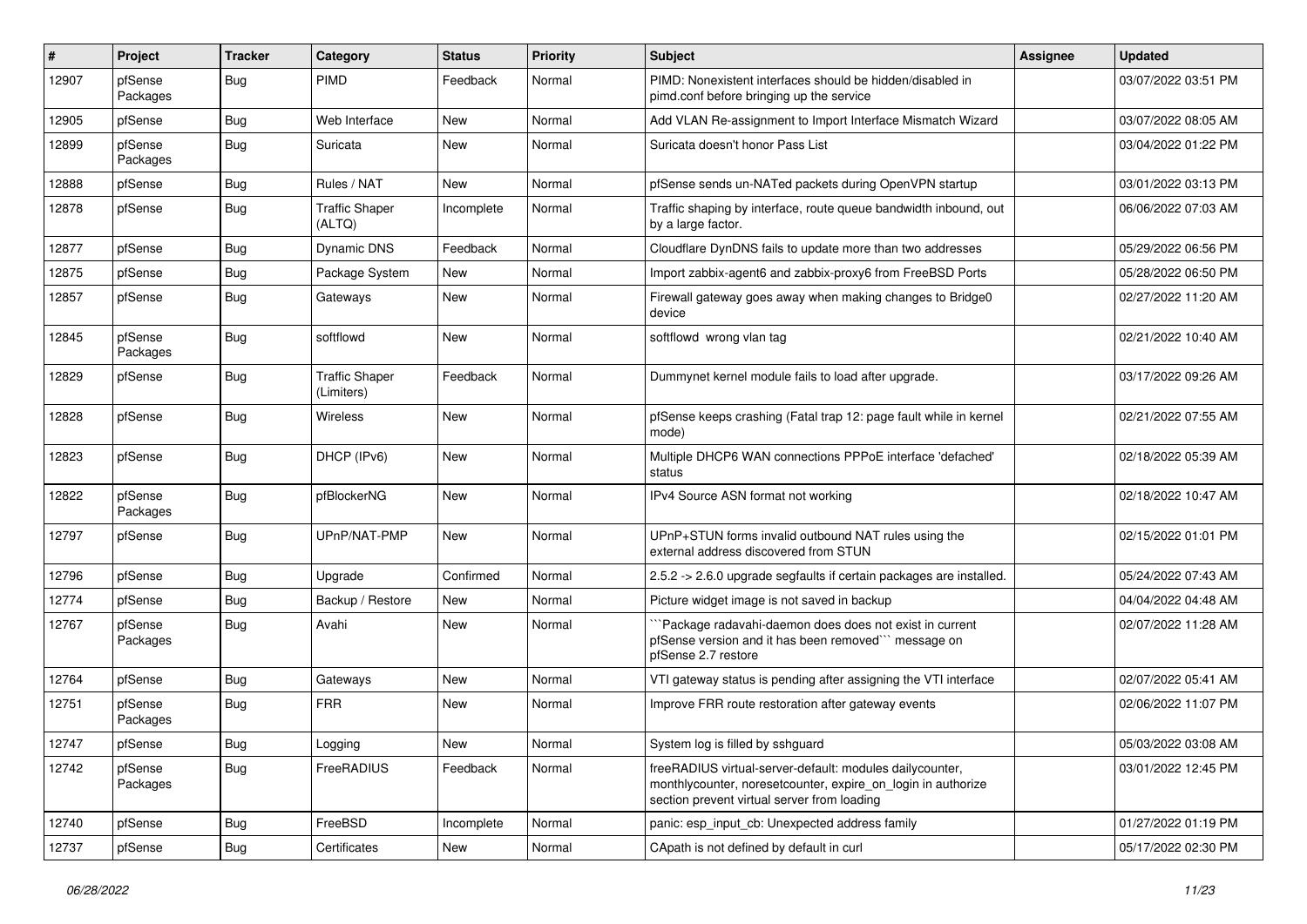| #     | Project             | <b>Tracker</b> | Category                    | <b>Status</b>                 | Priority | <b>Subject</b>                                                                                                         | <b>Assignee</b> | <b>Updated</b>      |
|-------|---------------------|----------------|-----------------------------|-------------------------------|----------|------------------------------------------------------------------------------------------------------------------------|-----------------|---------------------|
| 12730 | pfSense             | Bug            | Captive Portal              | New                           | Normal   | RADIUS accounting does not work if WAN is down                                                                         |                 | 01/26/2022 05:13 AM |
| 12726 | pfSense             | <b>Bug</b>     | Authentication              | New                           | Normal   | LDAP select container button auto populate                                                                             |                 | 01/25/2022 01:48 PM |
| 12708 | pfSense             | <b>Bug</b>     | Aliases / Tables            | New                           | Normal   | alias with non resolving DNS entry breaks underlying pf table                                                          |                 | 02/20/2022 06:13 PM |
| 12705 | pfSense             | Bug            | <b>IPsec</b>                | Incomplete                    | Normal   | ECDSA certificate does not work for IPSec VPN phase 1                                                                  |                 | 01/24/2022 03:22 PM |
| 12667 | pfSense<br>Packages | <b>Bug</b>     | WireGuard                   | <b>New</b>                    | Normal   | Firewall Crashed After Upgrading Wireguard                                                                             |                 | 01/07/2022 09:18 AM |
| 12655 | pfSense<br>Packages | <b>Bug</b>     | Telegraf                    | New                           | Normal   | telegraf, wireguard plugin failing                                                                                     |                 | 12/30/2021 05:51 PM |
| 12648 | pfSense             | <b>Bug</b>     | <b>Captive Portal</b>       | New                           | Normal   | Undocumented variables 'listenporthttp' and 'listenporthttps'                                                          |                 | 12/28/2021 10:44 AM |
| 12612 | pfSense             | <b>Bug</b>     | <b>DNS Resolver</b>         | New                           | Normal   | DNS Resolver is restarted during every "rc.newwanip" event                                                             |                 | 06/03/2022 07:13 AM |
| 12563 | pfSense             | <b>Bug</b>     | OpenVPN                     | New                           | Normal   | OpenVPN server doesn't support Framed-IPv6-Address RADIUS<br>attribute                                                 |                 | 12/03/2021 11:19 AM |
| 12552 | pfSense             | Bug            | OpenVPN                     | New                           | Normal   | "Pull DNS" option within OpenVPN client does not cause pfSense<br>to use DNS servers assigned by remote OpenVPN server |                 | 12/08/2021 08:45 AM |
| 12543 | pfSense             | Bug            | Web Interface               | Feedback                      | Normal   | Deleteing a Outbound NAT rule gave me an empty rule and<br>displayed php error in UI.                                  |                 | 02/14/2022 04:36 AM |
| 12542 | pfSense             | Bug            | <b>Virtual IP Addresses</b> | New                           | Normal   | Cannot assign a same IPv6 Link-Local address to different<br>interfaces                                                |                 | 11/25/2021 01:41 AM |
| 12538 | pfSense<br>Packages | Bug            | <b>PIMD</b>                 | New                           | Normal   | PIMD sub-interface bug                                                                                                 |                 | 11/20/2021 09:44 PM |
| 12519 | pfSense             | Bug            | Authentication              | <b>New</b>                    | Normal   | Fail authentication using special character in password via the<br><b>LDAP</b> connector                               |                 | 11/12/2021 07:39 AM |
| 12509 | pfSense             | Bug            | OpenVPN                     | New                           | Normal   | Deffered authentication does not work with auth-gen-token<br>external-auth or pusk "auth-token"                        |                 | 11/08/2021 04:01 AM |
| 12508 | pfSense             | <b>Bug</b>     | <b>DHCP Relay</b>           | New                           | Normal   | <b>DHCP Relay over VPN</b>                                                                                             |                 | 11/06/2021 11:25 AM |
| 12507 | pfSense<br>Packages | Bug            | softflowd                   | <b>Pull Request</b><br>Review | Normal   | Add support for bi-directional flows in softflowd                                                                      |                 | 11/11/2021 03:53 AM |
| 12504 | pfSense             | <b>Bug</b>     | Interfaces                  | <b>New</b>                    | Normal   | BCM57412 NetXtreme-E 10Gb RDMA Ethernet controller issue                                                               |                 | 11/05/2021 04:51 AM |
| 12483 | pfSense             | <b>Bug</b>     | Configuration<br>Backend    | New                           | Normal   | GUI creates inconsistent config.xml                                                                                    |                 | 10/23/2021 06:48 AM |
| 12467 | pfSense             | Bug            | Captive Portal              | New                           | Normal   | CP error on client disconnect after reboot                                                                             |                 | 10/17/2021 05:35 AM |
| 12464 | pfSense             | <b>Bug</b>     | Logging                     | <b>Pull Request</b><br>Review | Normal   | Syslog Auth messages are sent as Emergency Level                                                                       |                 | 05/17/2022 02:20 PM |
| 12451 | pfSense             | Bug            | Virtual IP Addresses        | <b>New</b>                    | Normal   | deleteVIP() does not check RFC2136 Update Source                                                                       |                 | 10/13/2021 10:06 AM |
| 12444 | pfSense<br>Packages | <b>Bug</b>     | ntop                        | New                           | Normal   | ntopng throws errors when viewing single host                                                                          |                 | 10/11/2021 12:39 PM |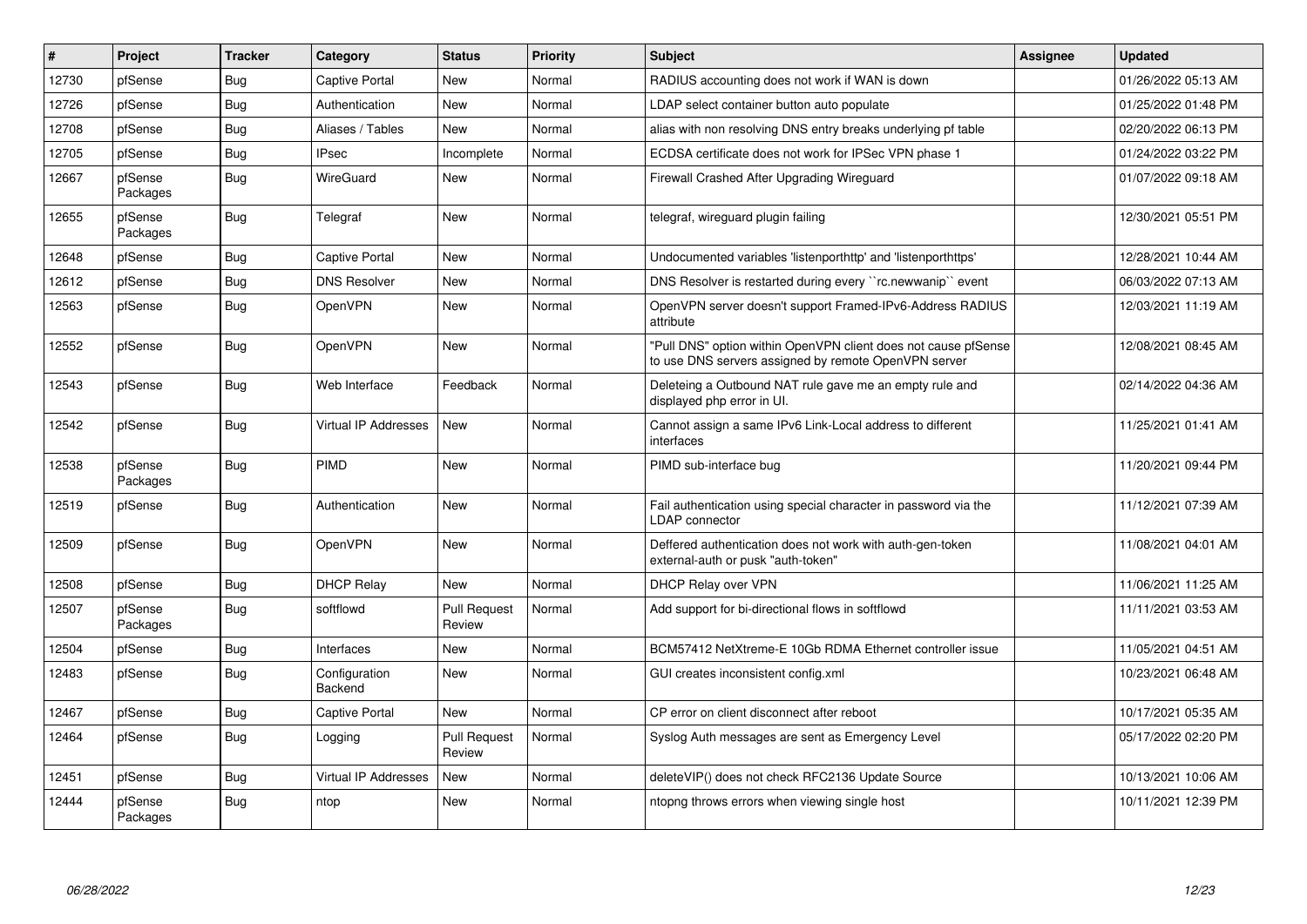| ∦     | Project             | <b>Tracker</b> | Category                 | <b>Status</b> | <b>Priority</b> | <b>Subject</b>                                                                                                                        | Assignee | <b>Updated</b>      |
|-------|---------------------|----------------|--------------------------|---------------|-----------------|---------------------------------------------------------------------------------------------------------------------------------------|----------|---------------------|
| 12436 | pfSense             | Bug            | <b>PPPoE Server</b>      | New           | Normal          | Pppoe server config gui does not allow setting of chap<br>authentication, and sets the network start address for allocation<br>to $0$ |          | 10/21/2021 08:15 AM |
| 12423 | pfSense<br>Packages | Bug            | pfBlockerNG              | Feedback      | Normal          | Dashboard shows "SQLite database missing, Force Reload<br>DNSBL to recover!"                                                          |          | 12/31/2021 01:06 PM |
| 12421 | pfSense             | Bug            | Rules / NAT              | <b>New</b>    | Normal          | IPV6 limiter bug                                                                                                                      |          | 10/02/2021 08:44 AM |
| 12414 | pfSense<br>Packages | Bug            | pfBlockerNG              | Feedback      | Normal          | DNSBL SafeSearch page displays input validation error if DoH /<br>DoT blocking is not enabled                                         |          | 12/30/2021 02:49 PM |
| 12401 | pfSense             | Bug            | <b>Traffic Graphs</b>    | New           | Normal          | Traffic graphs with untagged and tagged VLAN on same interface                                                                        |          | 09/23/2021 09:18 PM |
| 12357 | pfSense             | Bug            | <b>Captive Portal</b>    | <b>New</b>    | Normal          | Captive Portal popup Logout button loads full login page in popup<br>when clicked                                                     |          | 10/27/2021 12:10 PM |
| 12338 | pfSense<br>Packages | Bug            | <b>RRD Summary</b>       | <b>New</b>    | Normal          | RRD Summary does not report data on 3100                                                                                              |          | 04/15/2022 02:54 PM |
| 12330 | pfSense<br>Packages | Bug            | pfBlockerNG              | Feedback      | Normal          | pfBlockerNG devel creating invalid NAT rules on boot                                                                                  |          | 04/21/2022 12:40 PM |
| 12286 | pfSense<br>Packages | Bug            | FreeRADIUS               | New           | Normal          | Add support for ntlm auth in LDAP                                                                                                     |          | 08/20/2021 08:27 AM |
| 12283 | pfSense             | Bug            | Authentication           | New           | Normal          | LDAP/RADIUS authentication servers configuration does not<br>allow source IP address to be specified                                  |          | 08/20/2021 01:15 AM |
| 12260 | pfSense<br>Packages | Bug            | ntop                     | New           | Normal          | Update popup and version missmatch?                                                                                                   |          | 01/08/2022 05:53 AM |
| 12259 | pfSense             | <b>Bug</b>     | <b>Operating System</b>  | New           | Normal          | Intel em NICs Suffering Performance Degradation on FreeBSD12                                                                          |          | 02/25/2022 09:28 PM |
| 12258 | pfSense<br>Packages | Bug            | WireGuard                | Feedback      | Normal          | Copy key buttons only work in HTTPS mode                                                                                              |          | 02/03/2022 04:57 AM |
| 12249 | pfSense             | Bug            | Backup / Restore         | New           | Normal          | HAProxy causing failed ACB backups                                                                                                    |          | 11/15/2021 11:58 PM |
| 12188 | pfSense<br>Packages | Bug            | OpenVPN Client<br>Export | New           | Normal          | client export breaks multi remote configurations                                                                                      |          | 10/02/2021 05:58 PM |
| 12130 | pfSense<br>Packages | Bug            | Zeek                     | <b>New</b>    | Normal          | Zeek fails to start                                                                                                                   |          | 07/15/2021 02:00 AM |
| 12126 | pfSense<br>Packages | <b>Bug</b>     | FreeRADIUS               | <b>New</b>    | Normal          | freeradius3 0.15.7 31                                                                                                                 |          | 10/11/2021 08:21 AM |
| 12122 | pfSense             | <b>Bug</b>     | Web Interface            | New           | Normal          | Perform greedy actions asychronously                                                                                                  |          | 07/10/2021 01:10 PM |
| 12114 | pfSense<br>Packages | i Bug          | syslog-ng                | Feedback      | Normal          | syslog-ng only binds to the last specified interface                                                                                  |          | 04/21/2022 12:40 PM |
| 12095 | pfSense             | <b>Bug</b>     | Authentication           | New           | Normal          | Memory leak in pcscd                                                                                                                  |          | 06/01/2022 01:01 PM |
| 12084 | pfSense<br>Packages | Bug            | <b>FRR</b>               | New           | Normal          | libfrr.so.0 error on SG-1100                                                                                                          |          | 06/26/2021 08:22 AM |
| 12073 | pfSense<br>Packages | <b>Bug</b>     | NET-SNMP                 | Feedback      | Normal          | netsnmptrapd.conf syntax is wrong                                                                                                     |          | 04/21/2022 12:40 PM |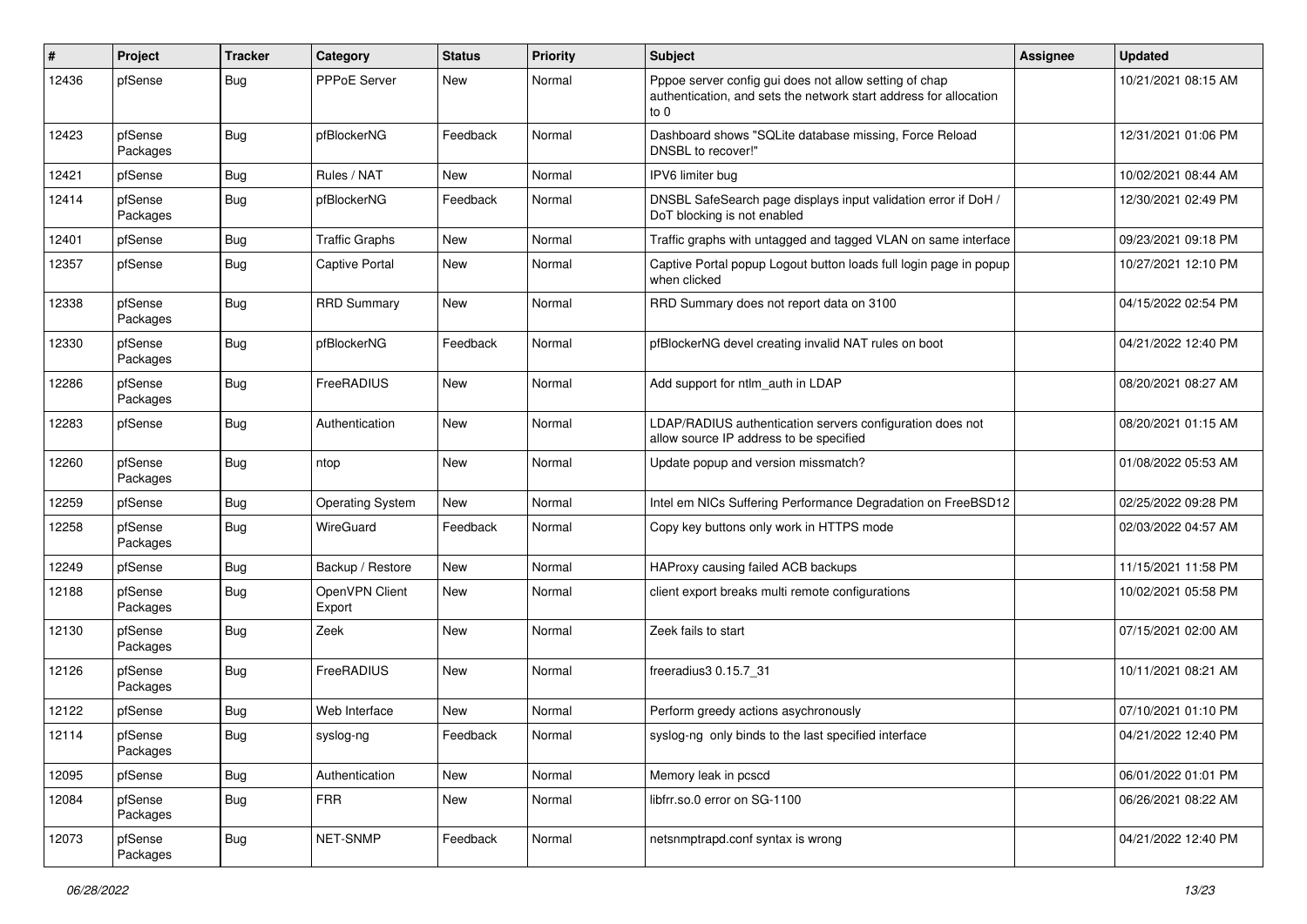| #     | Project             | <b>Tracker</b> | Category           | <b>Status</b> | <b>Priority</b> | <b>Subject</b>                                                                                           | Assignee | <b>Updated</b>      |
|-------|---------------------|----------------|--------------------|---------------|-----------------|----------------------------------------------------------------------------------------------------------|----------|---------------------|
| 12056 | pfSense             | <b>Bug</b>     | Logging            | <b>New</b>    | Normal          | Filterlog says "Unknown Option %u"                                                                       |          | 06/18/2021 05:51 AM |
| 12033 | pfSense<br>Packages | <b>Bug</b>     | pfBlockerNG        | <b>New</b>    | Normal          | maxmindb and _sqlite3 modules not found                                                                  |          | 10/01/2021 04:42 AM |
| 12009 | pfSense<br>Packages | Bug            | Zabbix             | <b>New</b>    | Normal          | Zabbix Agent starts twice by /etc/rc.start packages                                                      |          | 06/08/2021 01:35 AM |
| 11980 | pfSense<br>Packages | Bug            | FreeRADIUS         | Feedback      | Normal          | EAP does not work with SQL backend                                                                       |          | 07/21/2021 07:24 AM |
| 11970 | pfSense<br>Packages | Bug            | Coreboot           | <b>New</b>    | Normal          | Netgate Firmware Upgrade Doesn't Work on XG-2758                                                         |          | 04/21/2022 12:39 PM |
| 11960 | pfSense             | Bug            | Gateway Monitoring | Feedback      | Normal          | Gateway Monitoring Traffic Goes Out Default Gateway                                                      |          | 12/20/2021 05:43 AM |
| 11953 | pfSense             | Bug            | <b>IGMP Proxy</b>  | <b>New</b>    | Normal          | XG-1541 crashes when igmpproxy is enabled and network<br>interfaces status change                        |          | 05/24/2021 04:55 PM |
| 11925 | pfSense             | Bug            | <b>OpenVPN</b>     | <b>New</b>    | Normal          | Calling-Station-Id always set to WAN IP                                                                  |          | 05/14/2021 09:27 AM |
| 11898 | pfSense<br>Packages | <b>Bug</b>     | apcupsd            | <b>New</b>    | Normal          | PHP error from apcupsd dashboard widget                                                                  |          | 05/07/2021 09:12 AM |
| 11872 | pfSense             | <b>Bug</b>     | Interfaces         | <b>New</b>    | Normal          | gif interfaces reporting incorrect traffic counters                                                      |          | 12/30/2021 04:00 AM |
| 11848 | pfSense<br>Packages | <b>Bug</b>     | Squid              | <b>New</b>    | Normal          | Issue with squid cache download speed                                                                    |          | 04/23/2021 09:30 PM |
| 11841 | pfSense<br>Packages | Bug            | <b>FRR</b>         | <b>New</b>    | Normal          | FRR access lists default bahavior changed to permit by default                                           |          | 04/22/2021 09:52 AM |
| 11835 | pfSense<br>Packages | <b>Bug</b>     | <b>FRR</b>         | New           | Normal          | FRR OSPF redistributed connected routes disappearing                                                     |          | 04/22/2021 07:11 AM |
| 11802 | pfSense<br>Packages | <b>Bug</b>     | FreeRADIUS         | <b>New</b>    | Normal          | FreeRADIUS sync                                                                                          |          | 05/10/2021 04:18 AM |
| 11786 | pfSense             | <b>Bug</b>     | Services           | <b>New</b>    | Normal          | SSH incomplete setup and startup fail while recovering XML<br>backup in a fresh install of pfSense 2.5.0 |          | 04/17/2021 01:36 PM |
| 11778 | pfSense             | Bug            | <b>OpenVPN</b>     | <b>New</b>    | Normal          | OpenVPN uses 100% CPU after experiencing packet loss                                                     |          | 02/28/2022 07:38 AM |
| 11770 | pfSense Plus        | Bug            | Hardware / Drivers | <b>New</b>    | Normal          | Pantech UML295 USB Modem No Longer Functional                                                            |          | 04/01/2021 11:28 AM |
| 11763 | pfSense<br>Packages | <b>Bug</b>     | Status_Monitoring  | New           | Normal          | Traffic graphs refresh issue                                                                             |          | 05/03/2021 09:44 AM |
| 11761 | pfSense             | <b>Bug</b>     | L <sub>2</sub> TP  | <b>New</b>    | Normal          | L2TP/IPsec VPN : PPP LCP negotiation occurs before user<br>authentication                                |          | 03/31/2021 04:52 AM |
| 11759 | pfSense             | Bug            | Dashboard          | <b>New</b>    | Normal          | Traffic graphs on dashboard double upload on pppoe links                                                 |          | 12/30/2021 04:00 AM |
| 11742 | pfSense<br>Packages | Bug            | Suricata           | <b>New</b>    | Normal          | Blocking / Unblocking is not working correctly.                                                          |          | 09/01/2021 11:08 AM |
| 11731 | pfSense             | Bug            | Hardware / Drivers | <b>New</b>    | Normal          | Missing support for Realtek USB NICs                                                                     |          | 03/30/2021 04:32 AM |
| 11730 | pfSense             | Bug            | Web Interface      | <b>New</b>    | Normal          | Improve visibility of option selections in dark themes                                                   |          | 03/25/2021 09:38 PM |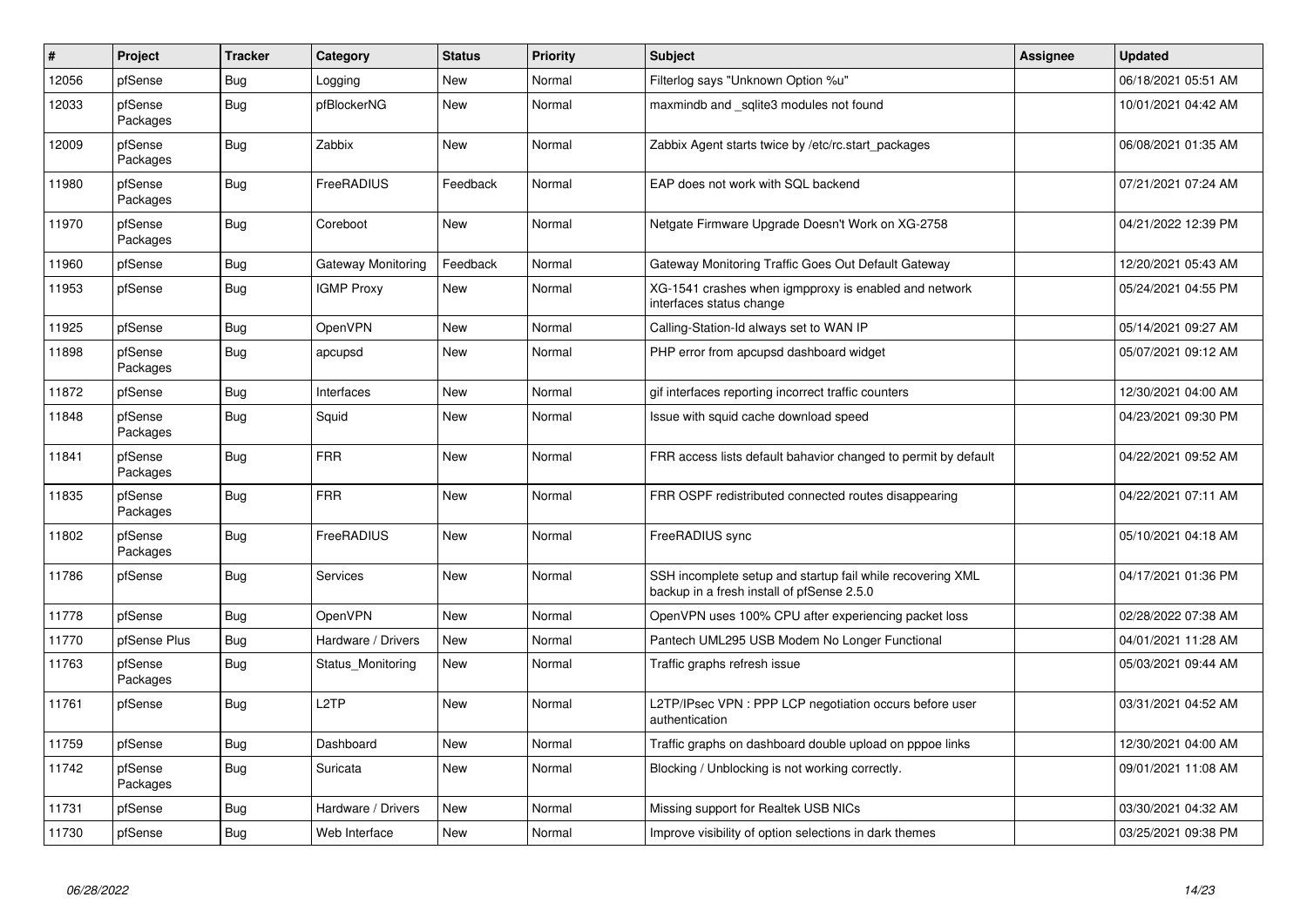| #     | Project             | <b>Tracker</b> | Category        | <b>Status</b> | <b>Priority</b> | <b>Subject</b>                                                                                                                                                                                  | <b>Assignee</b> | <b>Updated</b>      |
|-------|---------------------|----------------|-----------------|---------------|-----------------|-------------------------------------------------------------------------------------------------------------------------------------------------------------------------------------------------|-----------------|---------------------|
| 11724 | pfSense             | Bug            | Package System  | New           | Normal          | Packages unexpectedly removed when changing update<br>branches                                                                                                                                  |                 | 03/29/2021 08:09 AM |
| 11717 | pfSense             | <b>Bug</b>     | Rules / NAT     | <b>New</b>    | Normal          | Incorrect port forwarding rules if Destination port alias is not<br>equal to Redirect target port alias                                                                                         |                 | 03/22/2021 06:06 AM |
| 11715 | pfSense             | Bug            | <b>OpenVPN</b>  | <b>New</b>    | Normal          | OpenVPN MTU                                                                                                                                                                                     |                 | 03/22/2021 01:35 AM |
| 11666 | pfSense             | Bug            | Logging         | <b>New</b>    | Normal          | GUI Firewall log search not parsing filter log beyond hard coded<br>limit                                                                                                                       |                 | 03/12/2021 11:38 AM |
| 11657 | pfSense             | <b>Bug</b>     | Interfaces      | <b>New</b>    | Normal          | netmap_ring_reinit error                                                                                                                                                                        |                 | 03/18/2021 10:32 PM |
| 11641 | pfSense             | <b>Bug</b>     | Interfaces      | <b>New</b>    | Normal          | On xn based interfaces without the VLANMTU flag the first VLAN<br>tag defined does not follow the parent interface MTU settings. All<br>subsequent VLAN tags follow the parent interface's MTU. |                 | 03/09/2021 06:42 PM |
| 11619 | pfSense             | Bug            | Upgrade         | <b>New</b>    | Normal          | Unable to upgrade 2.4.4-p3 to 2.5/21.02-p1                                                                                                                                                      |                 | 08/15/2021 10:00 AM |
| 11610 | pfSense<br>Packages | <b>Bug</b>     | <b>NET-SNMP</b> | <b>New</b>    | Normal          | NET-SNMP is not setting the correct permissions on AgentX                                                                                                                                       |                 | 06/28/2021 07:54 AM |
| 11592 | pfSense<br>Packages | Bug            | node exporter   | <b>New</b>    | Normal          | Node exporter can not read system statistics                                                                                                                                                    |                 | 10/15/2021 09:37 PM |
| 11556 | pfSense             | <b>Bug</b>     | Rules / NAT     | <b>New</b>    | Normal          | Kill all states associated with a NAT address                                                                                                                                                   |                 | 03/19/2021 10:29 AM |
| 11548 | pfSense             | <b>Bug</b>     | Rules / NAT     | <b>New</b>    | Normal          | "rule expands to no valid combination" error from port forward<br>automatic rule mixing IPv4 and IPv6 elements                                                                                  |                 | 02/27/2021 03:18 PM |
| 11541 | pfSense             | Bug            | OpenVPN         | New           | Normal          | OpenVPN status does not work properly when set to TCP and<br>Concurrent Connections = 1                                                                                                         |                 | 03/02/2021 02:27 PM |
| 11525 | pfSense<br>Packages | <b>Bug</b>     | Suricata        | <b>New</b>    | Normal          | pfsense 2.5.0 release version for vlan issue to suricata                                                                                                                                        |                 | 11/11/2021 08:16 AM |
| 11522 | pfSense<br>Packages | Bug            | Zabbix          | <b>New</b>    | Normal          | fping6 error                                                                                                                                                                                    |                 | 02/24/2021 07:13 AM |
| 11503 | pfSense             | Bug            | OpenVPN         | <b>New</b>    | Normal          | Using multiple authentication backends on an OpenVPN server<br>fails                                                                                                                            |                 | 02/23/2021 12:23 PM |
| 11479 | pfSense<br>Packages | Bug            | snmptt          | <b>New</b>    | Normal          | snmptt 1.4.2 does not work in daemon mode                                                                                                                                                       |                 | 02/20/2021 04:37 PM |
| 11473 | pfSense             | <b>Bug</b>     | Web Interface   | <b>New</b>    | Normal          | System Activity shows invalid data on SG-3100                                                                                                                                                   |                 | 02/19/2021 08:12 PM |
| 11434 | pfSense<br>Packages | <b>Bug</b>     | squidguard      | Feedback      | Normal          | SquidGuard over 1.16.18 11                                                                                                                                                                      |                 | 04/21/2022 12:40 PM |
| 11430 | pfSense             | Bug            | Interfaces      | <b>New</b>    | Normal          | PHP console spam after Assigning Interfaces                                                                                                                                                     |                 | 10/09/2021 10:37 AM |
| 11429 | pfSense             | <b>Bug</b>     | Web Interface   | <b>New</b>    | Normal          | System Log / Settings form activates "Reset Log Files" button on<br>enter                                                                                                                       |                 | 10/28/2021 01:35 PM |
| 11414 | pfSense<br>Packages | Bug            | pfBlockerNG     | <b>New</b>    | Normal          | Enabling feed "Public DNS4 all" breaks some Google services                                                                                                                                     |                 | 02/13/2021 02:46 AM |
| 11412 | pfSense             | Bug            | Interfaces      | <b>New</b>    | Normal          | LLDPD Package Doesn't Work with Switchports                                                                                                                                                     |                 | 02/12/2021 08:12 PM |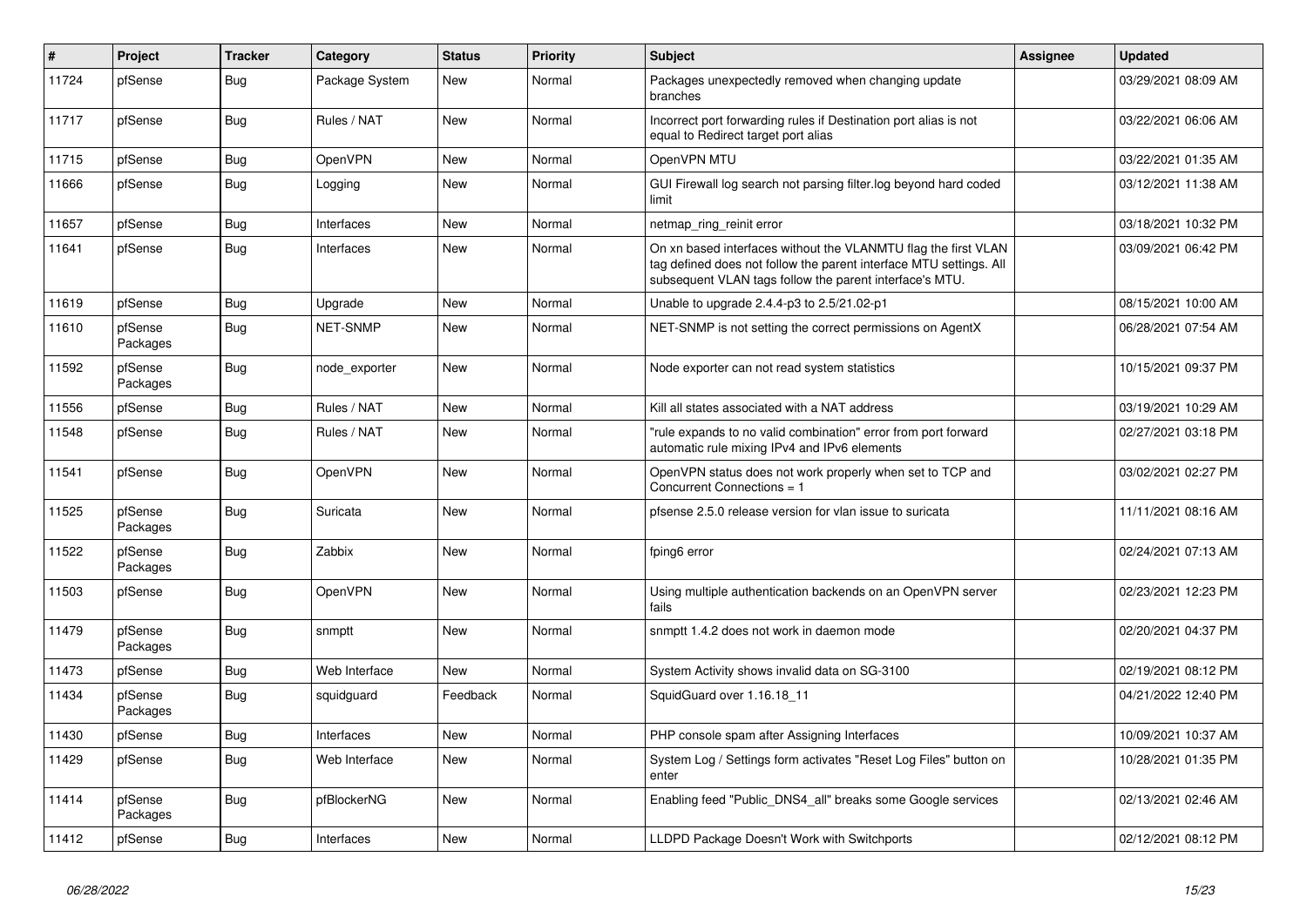| #     | Project             | <b>Tracker</b> | Category                            | <b>Status</b>                 | <b>Priority</b> | <b>Subject</b>                                                                                                         | <b>Assignee</b> | <b>Updated</b>      |
|-------|---------------------|----------------|-------------------------------------|-------------------------------|-----------------|------------------------------------------------------------------------------------------------------------------------|-----------------|---------------------|
| 11398 | pfSense<br>Packages | Bug            | pfBlockerNG                         | New                           | Normal          | pfBlocker upgrade hangs forever                                                                                        |                 | 04/21/2022 12:39 PM |
| 11377 | pfSense<br>Packages | Bug            | <b>FRR</b>                          | <b>Pull Request</b><br>Review | Normal          | <b>FRR</b> deinstall                                                                                                   |                 | 03/10/2021 08:21 AM |
| 11375 | pfSense<br>Packages | <b>Bug</b>     | apcupsd                             | <b>New</b>                    | Normal          | UPS Type <blank> for USB APC</blank>                                                                                   |                 | 02/26/2021 11:10 AM |
| 11363 | pfSense             | Bug            | Installer                           | New                           | Normal          | Clean Install 2.5.0 fails due to hardware incompability                                                                |                 | 02/04/2021 11:06 AM |
| 11335 | pfSense             | <b>Bug</b>     | Interfaces                          | <b>New</b>                    | Normal          | Spoofing the MAC on a LAGG interface does not work for some<br>NIC types.                                              |                 | 01/29/2021 09:10 AM |
| 11268 | pfSense             | Bug            | Web Interface                       | <b>New</b>                    | Normal          | Cookie named 'id' prevents Edit form fields being set properly                                                         |                 | 09/03/2021 06:16 AM |
| 11261 | pfSense<br>Packages | Bug            | pfBlockerNG                         | New                           | Normal          | pfBlockerNG ASN numbers in IPv4 (/IPv6) Custom_List<br>generate error(s) "Invalid numeric literal at line 1, column 7" |                 | 01/28/2021 08:34 AM |
| 11235 | pfSense<br>Packages | Bug            | Filer                               | New                           | Normal          | Filer run script when "state" unchanged                                                                                |                 | 01/08/2021 07:24 AM |
| 11232 | pfSense             | Bug            | <b>Operating System</b>             | New                           | Normal          | Fix pfSense_fsync                                                                                                      |                 | 01/08/2021 08:53 AM |
| 11203 | pfSense             | <b>Bug</b>     | Certificates                        | <b>New</b>                    | Normal          | certificate manager very slow                                                                                          |                 | 12/31/2020 11:57 AM |
| 11192 | pfSense             | <b>Bug</b>     | <b>Traffic Shaper</b><br>(Limiters) | Feedback                      | Normal          | Using Limiters causes out of order packets within one TCP or<br><b>UDP flow</b>                                        |                 | 01/06/2021 12:09 AM |
| 11185 | pfSense<br>Packages | <b>Bug</b>     | ntop                                | Feedback                      | Normal          | Redis service stopping before NtopNg                                                                                   |                 | 04/21/2022 12:40 PM |
| 11184 | pfSense             | Bug            | FreeBSD                             | <b>New</b>                    | Normal          | PF: State policy cannot be configurable                                                                                |                 | 02/09/2021 02:43 AM |
| 11182 | pfSense<br>Packages | Bug            | <b>NRPE</b>                         | New                           | Normal          | NRPE in HA syncs the bind IP                                                                                           |                 | 12/01/2021 02:15 AM |
| 11177 | pfSense             | <b>Bug</b>     | <b>Dynamic DNS</b>                  | New                           | Normal          | DDNSv6 not using Check IP Services                                                                                     |                 | 12/21/2020 05:02 AM |
| 11174 | pfSense             | Bug            | <b>Traffic Shaper</b><br>(ALTQ)     | Feedback                      | Normal          | Incorrect traffic shaping on pppoe interface                                                                           |                 | 12/21/2020 11:21 PM |
| 11149 | pfSense             | Bug            | <b>DHCP Relay</b>                   | <b>New</b>                    | Normal          | DHCP relay won't start with DHCP server behind gateway                                                                 |                 | 03/22/2021 05:13 AM |
| 11147 | pfSense             | Bug            | Dynamic DNS                         | New                           | Normal          | Domeneshop DynDNS IPv4 and IPv6                                                                                        |                 | 12/09/2020 11:47 PM |
| 11110 | pfSense             | Bug            | Backup / Restore                    | <b>New</b>                    | Normal          | Backup file should be checked before restoring a specific area                                                         |                 | 12/05/2020 02:50 PM |
| 11040 | pfSense<br>Packages | Bug            | pfBlockerNG                         | New                           | Normal          | pfb filter core faults when clearing firewall log                                                                      |                 | 11/07/2020 01:44 PM |
| 11036 | pfSense<br>Packages | Bug            | haproxy                             | New                           | Normal          | <b>HAproxy ACL</b>                                                                                                     |                 | 02/11/2022 11:27 AM |
| 10990 | pfSense<br>Packages | <b>Bug</b>     | NET-SNMP                            | Feedback                      | Normal          | net-snmp IPv6 listen address needs to be wrapped in square<br>brackets                                                 |                 | 03/19/2021 05:09 AM |
| 10980 | pfSense             | <b>Bug</b>     | <b>Operating System</b>             | New                           | Normal          | rc.local is executed at login by rc.initial, and not at boot time.                                                     |                 | 10/19/2020 09:39 AM |
| 10936 | pfSense<br>Packages | <b>Bug</b>     | haproxy                             | Feedback                      | Normal          | both haproxy/haproxy-devel non-existent option lb-agent-chk                                                            |                 | 04/21/2022 12:40 PM |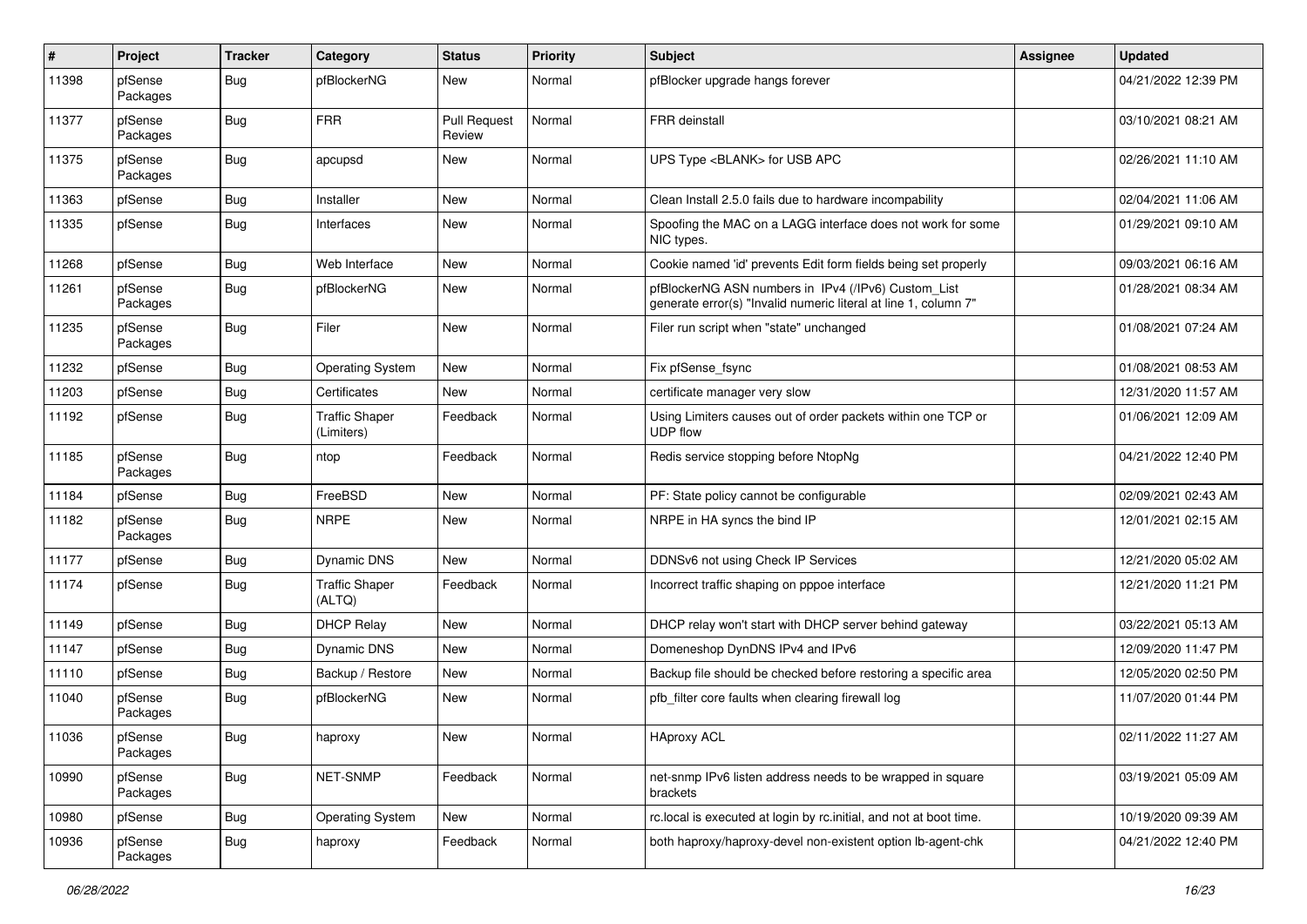| #     | Project             | <b>Tracker</b> | Category                 | <b>Status</b> | <b>Priority</b> | Subject                                                                                                                             | <b>Assignee</b> | <b>Updated</b>      |
|-------|---------------------|----------------|--------------------------|---------------|-----------------|-------------------------------------------------------------------------------------------------------------------------------------|-----------------|---------------------|
| 10935 | pfSense<br>Packages | <b>Bug</b>     | <b>FRR</b>               | New           | Normal          | FRR 0.6.7-6 - BGPD service recycled IPv6 without Route Map                                                                          |                 | 12/30/2020 05:00 PM |
| 10900 | pfSense<br>Packages | Bug            | Backup                   | Feedback      | Normal          | /packages/backup/backup.php?a=download&t=backup HTTP<br>504, or Sends PHP Error Message as ASCII/Text file Named<br>pfsense.bak.tgz |                 | 04/05/2022 01:51 AM |
| 10845 | pfSense<br>Packages | Bug            | apcupsd                  | New           | Normal          | apcupsd doesn't stop when not enabled                                                                                               |                 | 08/24/2020 10:16 AM |
| 10833 | pfSense             | <b>Bug</b>     | Configuration<br>Backend | <b>New</b>    | Normal          | unbound exits on configuration error when link status flaps on<br><b>LAN</b> interface                                              |                 | 08/13/2020 11:53 PM |
| 10822 | pfSense             | Bug            | DHCP (IPv6)              | <b>New</b>    | Normal          | Deprecated IPv6 prefix won't be announced as deprecated to<br>clients                                                               |                 | 08/10/2020 09:23 AM |
| 10791 | pfSense<br>Packages | Bug            | <b>PIMD</b>              | <b>New</b>    | Normal          | Valid (vlan)interfaces do not get vif reporting "Invalid phyint<br>address"                                                         |                 | 10/06/2020 09:20 AM |
| 10783 | pfSense<br>Packages | <b>Bug</b>     | ntop                     | <b>New</b>    | Normal          | NtopNG is very unstable on arm64                                                                                                    |                 | 07/22/2020 09:07 AM |
| 10765 | pfSense             | <b>Bug</b>     | Authentication           | <b>New</b>    | Normal          | Ampersands in Idap extended query are escaped twice                                                                                 |                 | 09/02/2020 07:55 AM |
| 10729 | pfSense             | Bug            | Package System           | New           | Normal          | Certificate verification failed for pkg.freebsd.org                                                                                 |                 | 07/05/2020 01:12 AM |
| 10726 | pfSense             | <b>Bug</b>     | Rules / NAT              | New           | Normal          | Sticky-connections option is bugged - sticky-address cannot be<br>redefined                                                         |                 | 11/12/2020 10:12 AM |
| 10715 | pfSense             | Bug            | <b>DHCP Relay</b>        | <b>New</b>    | Normal          | DHCPv6 relay always uses the "first" IPv6 address of an<br>interface                                                                |                 | 06/29/2020 05:01 AM |
| 10714 | pfSense             | <b>Bug</b>     | DHCP (IPv6)              | New           | Normal          | radvd only gives out the prefix of the "first" IPv6 address of an<br>interface                                                      |                 | 10/06/2020 01:03 PM |
| 10712 | pfSense             | <b>Bug</b>     | Rules / NAT              | New           | Normal          | "default allow LAN IPv6 to any" rule does not work right after boot<br>when using IPv6 PD                                           |                 | 06/30/2020 12:17 AM |
| 10695 | pfSense<br>Packages | <b>Bug</b>     | FreeRADIUS               | New           | Normal          | FreeRadius Accounting skipping MBs after reboot due to power<br>down                                                                |                 | 06/24/2020 04:49 AM |
| 10693 | pfSense<br>Packages | Bug            | <b>BIND</b>              | <b>New</b>    | Normal          | pfSense Bind Zone Editor UI does not update zone serial number<br>when a change is made                                             |                 | 09/01/2021 12:51 AM |
| 10692 | pfSense<br>Packages | <b>Bug</b>     | <b>PIMD</b>              | Feedback      | Normal          | PIMD starts twice at boot                                                                                                           |                 | 04/21/2022 12:40 PM |
| 10671 | pfSense             | <b>Bug</b>     | <b>Operating System</b>  | New           | Normal          | pfsense 2.4.5_1 does not boot on Gen2 2012R2 HyperV VM                                                                              |                 | 05/09/2021 06:39 AM |
| 10624 | pfSense             | <b>Bug</b>     | <b>DNS Resolver</b>      | New           | Normal          | Unbound configuration memory leak with python module +<br>register DHCP leases active                                               |                 | 02/26/2021 10:27 AM |
| 10608 | pfSense<br>Packages | <b>Bug</b>     | Squid                    | Feedback      | Normal          | Update squid port to 4.11-p2                                                                                                        |                 | 03/02/2021 04:00 AM |
| 10606 | pfSense<br>Packages | <b>Bug</b>     | Snort                    | New           | Normal          | Snort Inline stopped working after upgrade to FreeBSD 12.1<br>(network traffic blocked after heavy load randomly)                   |                 | 05/28/2020 10:06 AM |
| 10601 | pfSense<br>Packages | <b>Bug</b>     | Status_Monitoring        | New           | Normal          | Dashboard->Traffic Graphs Scale is capped for outbound                                                                              |                 | 05/29/2020 10:13 AM |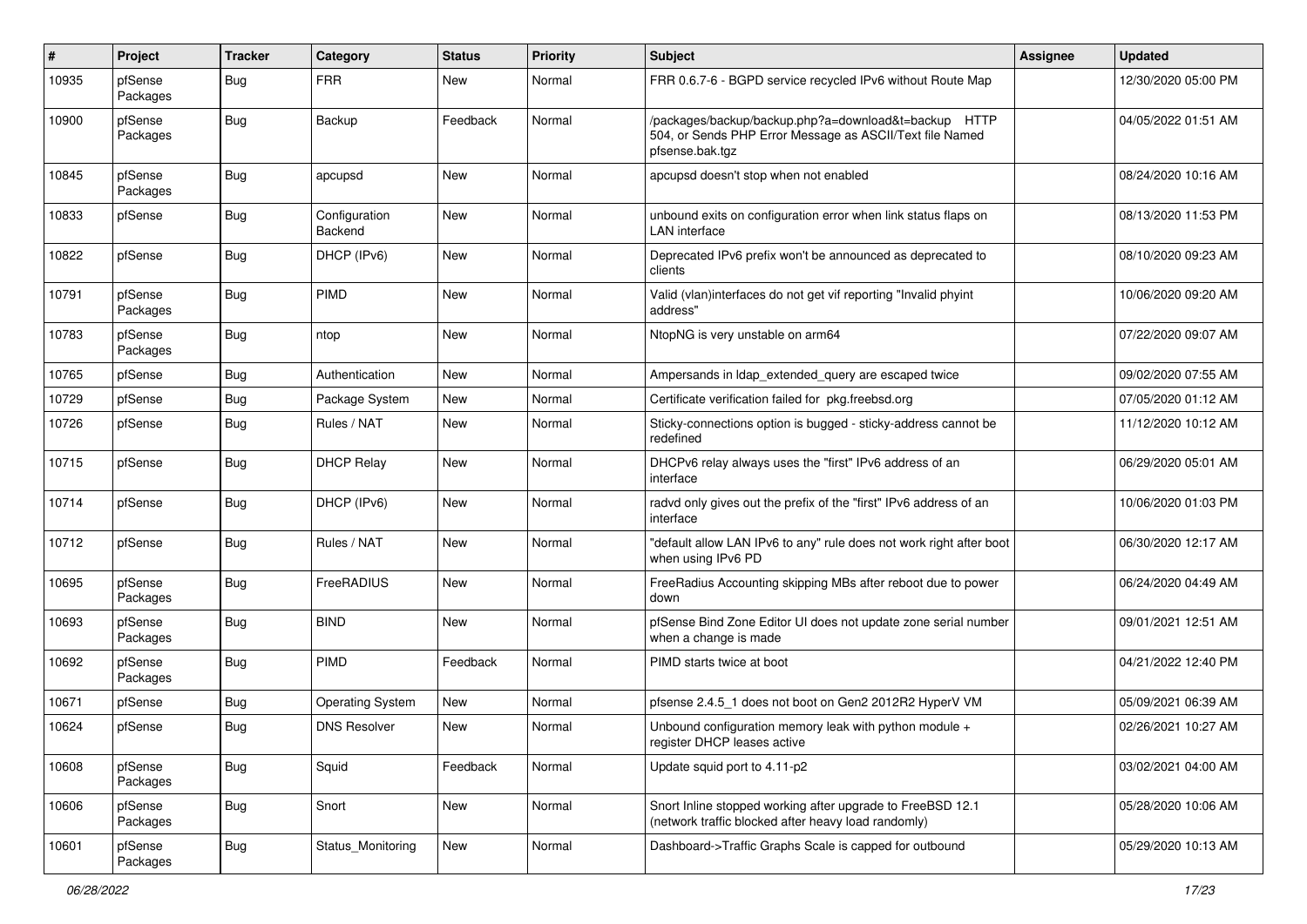| #     | Project             | <b>Tracker</b> | Category                     | <b>Status</b> | <b>Priority</b> | <b>Subject</b>                                                                                                                                              | <b>Assignee</b> | <b>Updated</b>      |
|-------|---------------------|----------------|------------------------------|---------------|-----------------|-------------------------------------------------------------------------------------------------------------------------------------------------------------|-----------------|---------------------|
| 10590 | pfSense<br>Packages | <b>Bug</b>     | pfBlockerNG                  | <b>New</b>    | Normal          | pfBlockerNG: Invalid argument supplied for foreach()                                                                                                        |                 | 05/26/2020 08:22 AM |
| 10584 | pfSense             | Bug            | Hardware / Drivers           | <b>New</b>    | Normal          | SG-3100 with M.2: shutdown instead of reboot                                                                                                                |                 | 07/21/2020 03:08 AM |
| 10577 | pfSense             | <b>Bug</b>     | Hardware / Drivers           | Feedback      | Normal          | intel x553 (c3000 chipset) loading x520 driver                                                                                                              |                 | 05/28/2020 03:59 AM |
| 10544 | pfSense             | Bug            | User Manager /<br>Privileges | <b>New</b>    | Normal          | It's not possible to add a user to group operator using the gui                                                                                             |                 | 04/21/2022 12:39 PM |
| 10530 | pfSense             | <b>Bug</b>     | Upgrade                      | <b>New</b>    | Normal          | Convert config version to be based on product version                                                                                                       |                 | 04/21/2022 12:39 PM |
| 10526 | pfSense<br>Packages | Bug            | pfBlockerNG                  | <b>New</b>    | Normal          | Package pfBlockerNG Crashes on Alert view                                                                                                                   |                 | 05/04/2020 08:59 AM |
| 10516 | pfSense<br>Packages | <b>Bug</b>     | <b>FRR</b>                   | <b>New</b>    | Normal          | <b>FRR Access list</b>                                                                                                                                      |                 | 12/06/2020 11:02 PM |
| 10513 | pfSense             | Bug            | Rules / NAT                  | New           | Normal          | State issues with policy routing and HA failover                                                                                                            |                 | 04/21/2022 12:39 PM |
| 10503 | pfSense<br>Packages | Bug            | <b>FRR</b>                   | <b>New</b>    | Normal          | Flapping any GW in multi-WAN influences restating all IPsec<br>tunnels in FRR which leads to dropping all IPsec VTI static routes<br>and related BGP issues |                 | 05/08/2020 07:51 PM |
| 10502 | pfSense<br>Packages | Bug            | lldpd                        | In Progress   | Normal          | LLDP spamming errors on Netgate XG-7100                                                                                                                     |                 | 04/21/2022 12:39 PM |
| 10493 | pfSense             | Bug            | <b>IPsec</b>                 | New           | Normal          | filter get vpns list() issues                                                                                                                               |                 | 05/06/2020 01:07 AM |
| 10487 | pfSense<br>Packages | <b>Bug</b>     | Telegraf                     | <b>New</b>    | Normal          | Telegraf package not sending logs to influxdb server                                                                                                        |                 | 05/03/2020 07:09 PM |
| 10445 | pfSense<br>Packages | Bug            | <b>BIND</b>                  | Feedback      | Normal          | BIND crashed when added RPZ. rpz is not a master or slave<br>zone.                                                                                          |                 | 04/21/2022 12:40 PM |
| 10436 | pfSense<br>Packages | Bug            | softflowd                    | <b>New</b>    | Normal          | softflowd no longer sends flow data after upgrade ( $v0.9.9$ 1 -><br>v1.0.0                                                                                 |                 | 06/07/2022 12:25 AM |
| 10426 | pfSense<br>Packages | <b>Bug</b>     | Filer                        | Feedback      | Normal          | Filer must validate that File name is uniq                                                                                                                  |                 | 04/20/2022 11:02 AM |
| 10393 | pfSense<br>Packages | <b>Bug</b>     | syslog-ng                    | Feedback      | Normal          | Syslog-ng TLS support is broken                                                                                                                             |                 | 04/21/2022 12:40 PM |
| 10370 | pfSense<br>Packages | <b>Bug</b>     | ntop                         | <b>New</b>    | Normal          | ntopng Timeseries not send to InfluxDB                                                                                                                      |                 | 03/30/2020 09:42 AM |
| 10342 | pfSense             | Bug            | <b>DNS Resolver</b>          | <b>New</b>    | Normal          | Unbound domain overrides stop resolving periodically. They only<br>resume after the service has been restarted.                                             |                 | 03/13/2020 10:35 AM |
| 10330 | pfSense<br>Packages | Bug            | <b>BIND</b>                  | Feedback      | Normal          | BIND zone configuration displays wrong DS resource record with<br>inline DNSSEC signing enabled                                                             |                 | 04/21/2022 12:40 PM |
| 10325 | pfSense             | <b>Bug</b>     | Notifications                | New           | Normal          | System/Advanced/Notifications/E-Mail - SMTP Notification E-Mail<br>auth password Unexpected Bahaviour                                                       |                 | 10/30/2020 08:17 AM |
| 10311 | pfSense             | Bug            | <b>OpenVPN</b>               | <b>New</b>    | Normal          | Too low net.link.ifqmaxlen causes packet drop under load when<br>using OpenVPN inside bridge interface under load                                           |                 | 08/10/2021 03:10 AM |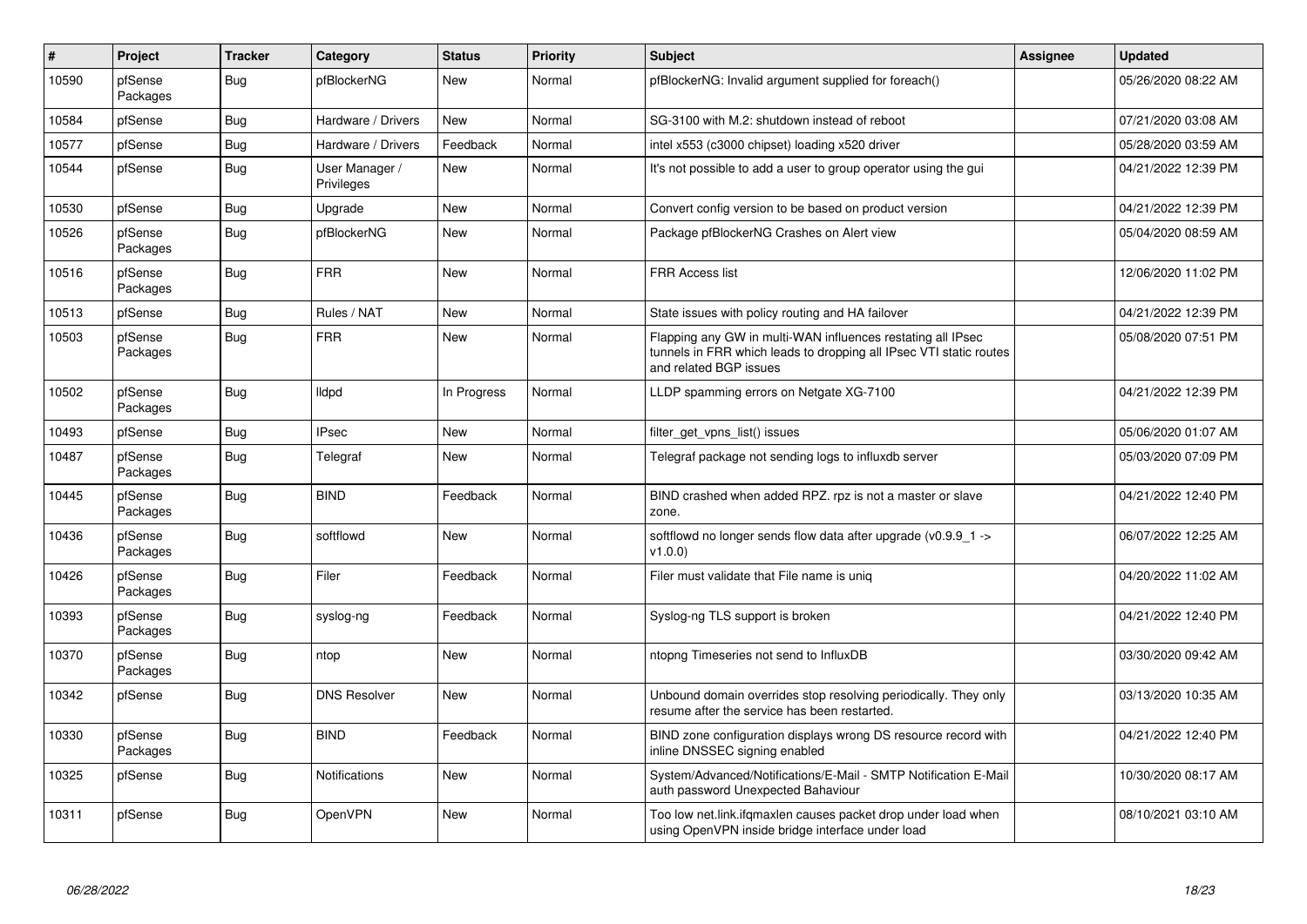| #     | Project             | <b>Tracker</b> | Category              | <b>Status</b> | <b>Priority</b> | Subject                                                                                                 | Assignee | <b>Updated</b>      |
|-------|---------------------|----------------|-----------------------|---------------|-----------------|---------------------------------------------------------------------------------------------------------|----------|---------------------|
| 10310 | pfSense             | Bug            | Upgrade               | New           | Normal          | Systems with low RAM and several packages may temporarily<br>fail to load large tables after an upgrade |          | 03/03/2020 07:55 AM |
| 10292 | pfSense<br>Packages | Bug            | Suricata              | New           | Normal          | Suricata not respecting SID Mgmt list                                                                   |          | 02/27/2020 01:02 PM |
| 10279 | pfSense<br>Packages | Bug            | open-vm-tools         | New           | Normal          | pfSense's OpenVM Tools on ESXi 6.7 no longer provides guest<br>vm functionality                         |          | 03/01/2020 06:07 PM |
| 10278 | pfSense<br>Packages | Bug            | pfBlockerNG           | New           | Normal          | pfBlockerNG: Formatting issue on DNSBL stats page                                                       |          | 02/24/2020 01:36 PM |
| 10277 | pfSense             | <b>Bug</b>     | Web Interface         | New           | Normal          | Sorting the log entries does not use year value                                                         |          | 02/24/2020 07:46 AM |
| 10271 | pfSense             | Bug            | Web Interface         | New           | Normal          | Large number of VLAN/LANs make "Interfaces" menu hard to<br>access                                      |          | 02/20/2020 04:46 AM |
| 10253 | pfSense<br>Packages | Bug            | pfBlockerNG           | <b>New</b>    | Normal          | pfblockerng-devel uses user interface for VIP causing issues with<br>other services                     |          | 02/11/2020 09:17 AM |
| 10188 | pfSense<br>Packages | Bug            | pfBlockerNG           | New           | Normal          | Reputation tab is not working                                                                           |          | 01/24/2020 10:06 AM |
| 10164 | pfSense<br>Packages | <b>Bug</b>     | pfBlockerNG           | New           | Normal          | pfBlockerNG dashboard widget position is not maintained when<br>updating                                |          | 01/06/2020 10:06 AM |
| 10150 | pfSense             | <b>Bug</b>     | <b>IGMP Proxy</b>     | New           | Normal          | IGMP Proxy does not scale to hundreds of streams                                                        |          | 01/03/2020 02:56 AM |
| 10143 | pfSense             | Bug            | <b>DNS Resolver</b>   | <b>New</b>    | Normal          | System hostname DNS entry is assigned to the wrong IP on<br>multi-wan setups                            |          | 12/31/2019 02:33 PM |
| 10000 | pfSense             | <b>Bug</b>     | Dynamic DNS           | New           | Normal          | Azure Dynamic DNS A and AAAA Records for Apex Zone                                                      |          | 03/31/2020 09:03 AM |
| 9999  | pfSense<br>Packages | Bug            | pfBlockerNG           | New           | Normal          | unbound fatal error if System Domain in DNSBL and System<br>Domain Local Zone Type is Redirect          |          | 12/25/2019 08:10 AM |
| 9934  | pfSense<br>Packages | <b>Bug</b>     | Suricata              | New           | Normal          | suricata update kills WAN interface                                                                     |          | 02/20/2020 09:17 AM |
| 9895  | pfSense<br>Packages | Bug            | Snort                 | New           | Normal          | snort reinstallation failed                                                                             |          | 06/23/2021 08:01 AM |
| 9805  | pfSense             | Bug            | Dynamic DNS           | <b>New</b>    | Normal          | dynDNS cloudflare multiple entries                                                                      |          | 10/02/2019 04:51 PM |
| 9737  | pfSense             | Bug            | <b>Traffic Graphs</b> | New           | Normal          | traffic-graphs.js shows incorrect units inside the chart                                                |          | 09/09/2019 06:35 AM |
| 9707  | pfSense<br>Packages | Bug            | pfBlockerNG           | New           | Normal          | Some networks already existing in deny Feeds are not stopped<br>even if existing in custom deny list    |          | 08/28/2019 10:03 AM |
| 9698  | pfSense             | Bug            | <b>RRD Graphs</b>     | <b>New</b>    | Normal          | Monitoring graphs do not retain state after auto-refresh                                                |          | 08/26/2019 02:09 AM |
| 9690  | pfSense             | Bug            | Interfaces            | New           | Normal          | Ethernet flow control should be disabled by default                                                     |          | 08/19/2019 06:45 PM |
| 9677  | pfSense             | <b>Bug</b>     | Dashboard             | New           | Normal          | Dashboard hangs when widget needs data from a remote host<br>which is down                              |          | 08/13/2019 09:15 AM |
| 9676  | pfSense<br>Packages | <b>Bug</b>     | pfBlockerNG           | New           | Normal          | AS lookup fails                                                                                         |          | 12/26/2019 12:17 AM |
| 9664  | pfSense             | <b>Bug</b>     | Dynamic DNS           | New           | Normal          | DynDNS and Dual-wan problem with CloudFlare (works with<br>$No-Ip)$                                     |          | 08/03/2019 10:00 AM |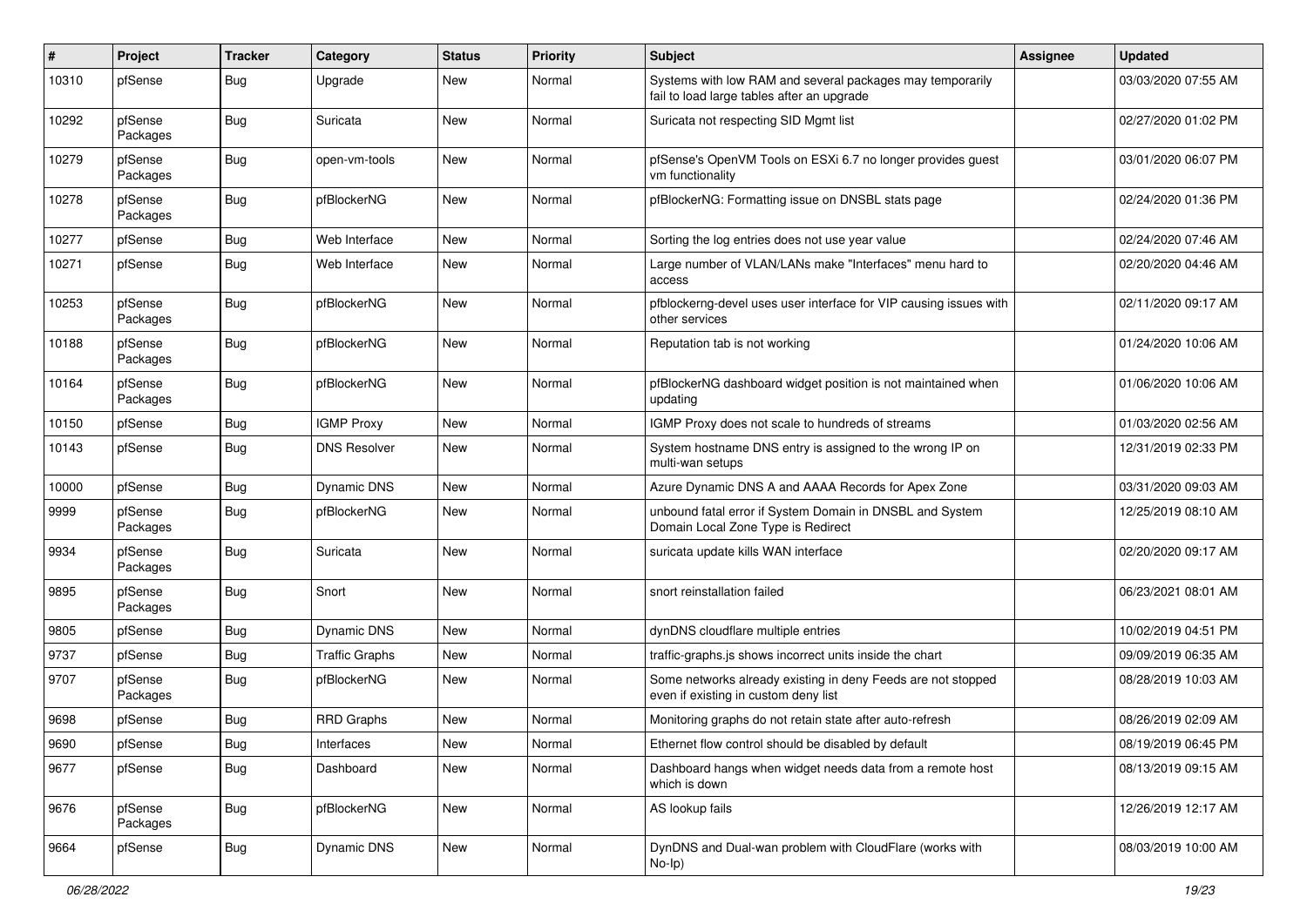| $\sharp$ | Project             | Tracker    | Category                     | <b>Status</b> | <b>Priority</b> | <b>Subject</b>                                                                                                       | Assignee | <b>Updated</b>      |
|----------|---------------------|------------|------------------------------|---------------|-----------------|----------------------------------------------------------------------------------------------------------------------|----------|---------------------|
| 9662     | pfSense<br>Packages | Bug        | pfBlockerNG                  | <b>New</b>    | Normal          | PfblockerNG do not update after pfsense reboot and wait for next<br>cron task                                        |          | 08/20/2019 09:00 AM |
| 9654     | pfSense             | Bug        | <b>DNS Resolver</b>          | <b>New</b>    | Normal          | After reboot, the DNS resolver must be restarted before it will<br>advertise the ipv6 DNS address of the router.     |          | 11/20/2020 03:12 AM |
| 9650     | pfSense             | Bug        | Gateways                     | New           | Normal          | IPv6 connection drops (ir-)regular on Kabelvodafone (German<br>cable ISP)                                            |          | 07/27/2019 07:14 AM |
| 9626     | pfSense             | Bug        | Web Interface                | New           | Normal          | When deny write permission is assigned to a user, there is no<br>error feedback if the user tries to write something |          | 06/25/2022 05:41 PM |
| 9585     | pfSense             | Bug        | Interfaces                   | New           | Normal          | 6RD: Unable to reach hosts on within same 6rd-domain                                                                 |          | 08/14/2019 02:39 PM |
| 9568     | pfSense<br>Packages | Bug        | Squid                        | New           | Normal          | UFSSwapDir::openLog: Failed to open swap log.                                                                        |          | 05/29/2019 09:18 PM |
| 9566     | pfSense             | Bug        | <b>Traffic Graphs</b>        | <b>New</b>    | Normal          | Traffic graph displays traffic incorrectly                                                                           |          | 11/18/2019 07:54 AM |
| 9504     | pfSense             | Bug        | <b>Dynamic DNS</b>           | New           | Normal          | Multiple Dynamic DNS update notifications for the same<br>interface, not differentiated by the hostname              |          | 05/07/2019 07:46 AM |
| 9500     | pfSense<br>Packages | Bug        | haproxy                      | New           | Normal          | HAproxy does not delete non-applicable action config                                                                 |          | 01/18/2022 06:28 AM |
| 9497     | pfSense<br>Packages | Bug        | AWS VPC                      | <b>New</b>    | Normal          | AWS VPN Wizard: WebGUI times out.                                                                                    |          | 11/13/2019 10:07 AM |
| 9495     | pfSense<br>Packages | <b>Bug</b> | AWS VPC                      | <b>New</b>    | Normal          | AWS VPC VPN wizard produces incorrect config (SHA256)<br>should be SHA1)                                             |          | 08/19/2019 02:45 PM |
| 9485     | pfSense             | Bug        | User Manager /<br>Privileges | <b>New</b>    | Normal          | password match error on system_usermanager causes Group<br>membership to be reset.                                   |          | 04/26/2019 08:52 AM |
| 9453     | pfSense             | Bug        | LAGG Interfaces              | <b>New</b>    | Normal          | VLAN Interfaces on LAGG get orphaned at boot                                                                         |          | 08/21/2019 11:16 AM |
| 9384     | pfSense             | <b>Bug</b> | Interfaces                   | Confirmed     | Normal          | devd putting "\$" before variable contents when using single<br>quotes                                               |          | 04/21/2022 12:39 PM |
| 9348     | pfSense<br>Packages | Bug        | <b>ACME</b>                  | New           | Normal          | Results of Acme certificate issuance/renewal are not properly<br>formatted                                           |          | 02/22/2019 12:08 PM |
| 9344     | pfSense             | Bug        | Translations                 | <b>New</b>    | Normal          | OpenVPN click NCP Algorithms will always go to DH Parameters<br>website(in Chinese-Taiwan)                           |          | 10/21/2021 03:48 AM |
| 9343     | pfSense             | Bug        | DHCP (IPv4)                  | <b>New</b>    | Normal          | diag_arp.php times out with large DHCPD leases table                                                                 |          | 08/14/2019 01:19 PM |
| 9338     | pfSense             | Bug        | <b>IGMP Proxy</b>            | New           | Normal          | igmpproxy ignoring downstream vlan interface                                                                         |          | 02/22/2019 03:48 AM |
| 9337     | pfSense<br>Packages | <b>Bug</b> | Telegraf                     | <b>New</b>    | Normal          | Telegraf ping input fails                                                                                            |          | 02/18/2019 10:40 AM |
| 9286     | pfSense<br>Packages | Bug        | squidguard                   | New           | Normal          | squidGuard - Unable to change IP for sgerror.php URL in<br>configuration                                             |          | 11/13/2019 10:07 AM |
| 9261     | pfSense<br>Packages | Bug        | haproxy                      | New           | Normal          | haproxy GUI failure                                                                                                  |          | 01/08/2019 12:41 PM |
| 9241     | pfSense             | <b>Bug</b> | Interfaces                   | New           | Normal          | Ethernet link cycles up/down if "auto-negotiate" is explicitly<br>selected in interface configuration                |          | 12/31/2018 08:36 PM |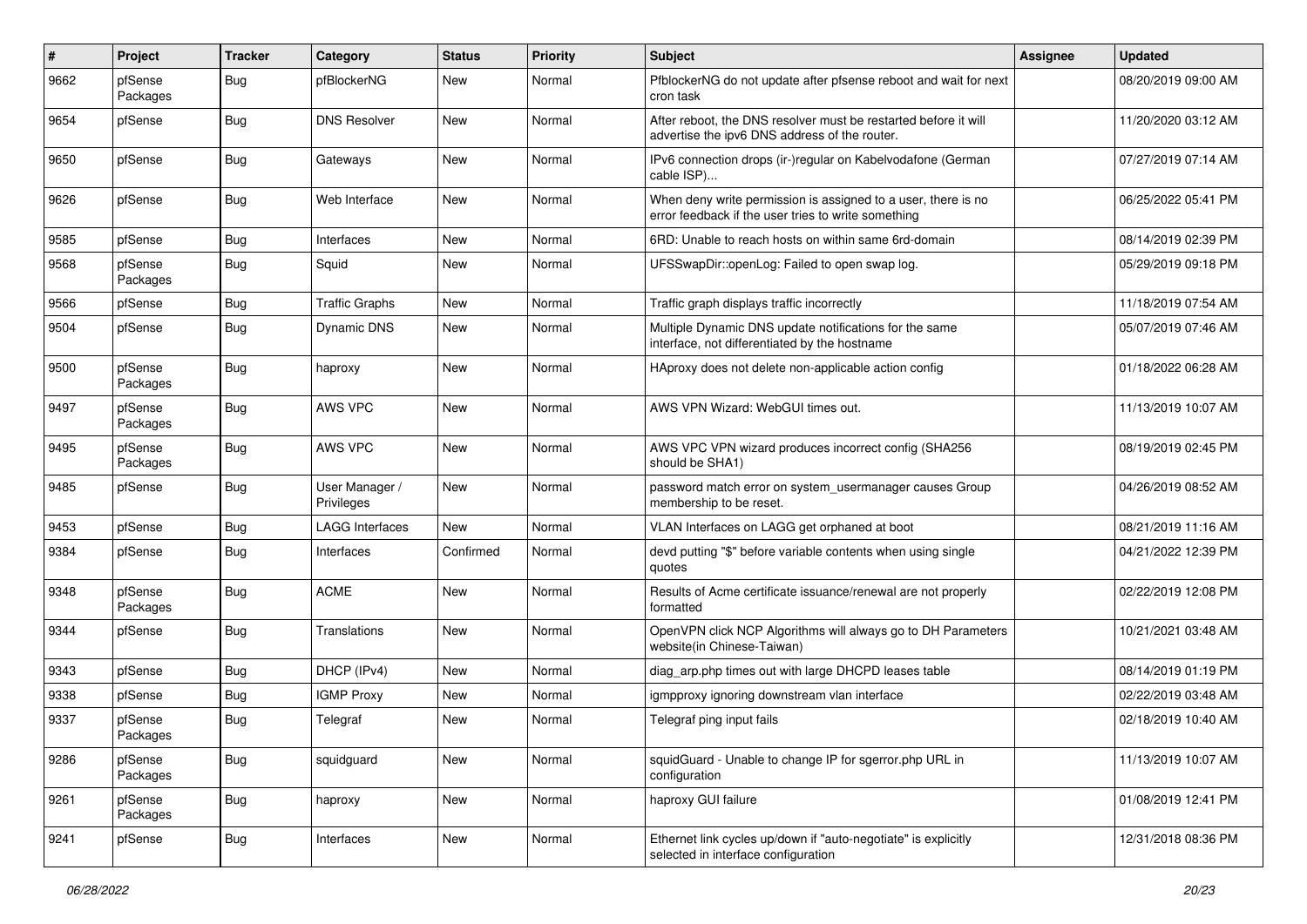| #    | Project             | <b>Tracker</b> | Category                            | <b>Status</b> | <b>Priority</b> | <b>Subject</b>                                                                                                                             | Assignee | <b>Updated</b>      |
|------|---------------------|----------------|-------------------------------------|---------------|-----------------|--------------------------------------------------------------------------------------------------------------------------------------------|----------|---------------------|
| 9229 | pfSense<br>Packages | Bug            | Tinc                                | New           | Normal          | Tinc package: no way of specifying multiple critical configuration<br>parameters from web interface                                        |          | 08/13/2019 09:25 AM |
| 9192 | pfSense             | Bug            | <b>PPP</b> Interfaces               | New           | Normal          | PPPoE daemon selects wrong interface                                                                                                       |          | 08/20/2019 10:05 AM |
| 9179 | pfSense             | <b>Bug</b>     | <b>NAT Reflection</b>               | <b>New</b>    | Normal          | NAT reflection fix implemented for #8604 is causing WebUI and<br>XMLRPC to fail on slave                                                   |          | 03/27/2020 08:01 PM |
| 9167 | pfSense             | Bug            | Rules / NAT                         | <b>New</b>    | Normal          | Some Important ICMPv6 Traffic Not Allowed by Default Rules                                                                                 |          | 08/14/2019 01:00 PM |
| 9143 | pfSense<br>Packages | Bug            | ntop                                | New           | Normal          | ntopng not displaying values in historical correctly                                                                                       |          | 11/22/2018 07:24 AM |
| 9139 | pfSense<br>Packages | Bug            | Telegraf                            | New           | Normal          | telegraf: add ping for default gateway(s)                                                                                                  |          | 05/21/2020 04:23 PM |
| 9138 | pfSense<br>Packages | Bug            | Telegraf                            | New           | Normal          | telegraf: add section for custom config lines                                                                                              |          | 02/18/2019 03:36 PM |
| 9101 | pfSense             | Bug            | <b>Traffic Graphs</b>               | <b>New</b>    | Normal          | Traffic Graphs/Dashboard Slows Downloads Being Performed by<br>the Same Firefox Browser                                                    |          | 08/21/2019 09:18 AM |
| 9094 | pfSense             | Bug            | Hardware / Drivers                  | Assigned      | Normal          | MBT console settings are not forced to video console                                                                                       |          | 11/07/2018 10:23 AM |
| 9087 | pfSense             | Bug            | <b>Traffic Graphs</b>               | <b>New</b>    | Normal          | Traffic Graph Widget Legend Not Updating                                                                                                   |          | 08/14/2019 12:38 PM |
| 9079 | pfSense<br>Packages | Bug            | ntop                                | <b>New</b>    | Normal          | High CPU usage of ntopng even during IDLE and no network<br>traffic                                                                        |          | 12/16/2018 02:40 PM |
| 9037 | pfSense             | Bug            | <b>DNS Resolver</b>                 | <b>New</b>    | Normal          | Unbound not logging to syslog after reboot                                                                                                 |          | 10/12/2018 05:09 AM |
| 9035 | pfSense             | Bug            | Rules / NAT                         | New           | Normal          | Inactive Interfaces are Hidden in Firewall Rules                                                                                           |          | 08/14/2019 12:39 PM |
| 9025 | pfSense<br>Packages | Bug            | squidguard                          | <b>New</b>    | Normal          | SquidGard + Target categories                                                                                                              |          | 10/08/2018 01:00 AM |
| 9024 | pfSense             | Bug            | <b>Traffic Shaper</b><br>(Limiters) | Feedback      | Normal          | Ping packet loss under load when using limiters                                                                                            |          | 05/12/2022 11:55 AM |
| 8963 | pfSense             | Bug            | <b>Traffic Shaper</b><br>(Limiters) | New           | Normal          | 2.4.4 Limiters don't work after CARP fail-over                                                                                             |          | 12/10/2018 06:40 AM |
| 8909 | pfSense<br>Packages | <b>Bug</b>     | Tinc                                | New           | Normal          | tinc package makes /rc.newwanip looping forever                                                                                            |          | 08/13/2019 09:25 AM |
| 8902 | pfSense<br>Packages | Bug            | haproxy                             | New           | Normal          | HAproxy package not use custom DNS for lookup on apply new<br>config                                                                       |          | 09/16/2018 08:16 AM |
| 8882 | pfSense             | Bug            | Interfaces                          | Incomplete    | Normal          | Interface assignments lost on reboot                                                                                                       |          | 02/17/2022 02:24 PM |
| 8804 | pfSense             | Bug            | PPP Interfaces                      | New           | Normal          | Netgate SG-1000 PPPoE Keepalives not prioritized, internet<br>drops                                                                        |          | 08/20/2019 10:06 AM |
| 8770 | pfSense             | <b>Bug</b>     | Interfaces                          | New           | Normal          | QinQ interfaces always show as active                                                                                                      |          | 02/01/2020 09:47 AM |
| 8752 | pfSense<br>Packages | <b>Bug</b>     | squidguard                          | New           | Normal          | For SquidGuard in "Common ACL" menu "Target Rules List"<br>"access" option always stays with default value '---' for my Target<br>category |          | 08/06/2018 05:53 AM |
| 8711 | pfSense             | Bug            | <b>IGMP Proxy</b>                   | New           | Normal          | igmpproxy with PPPoE Interfaces                                                                                                            |          | 07/28/2018 09:21 AM |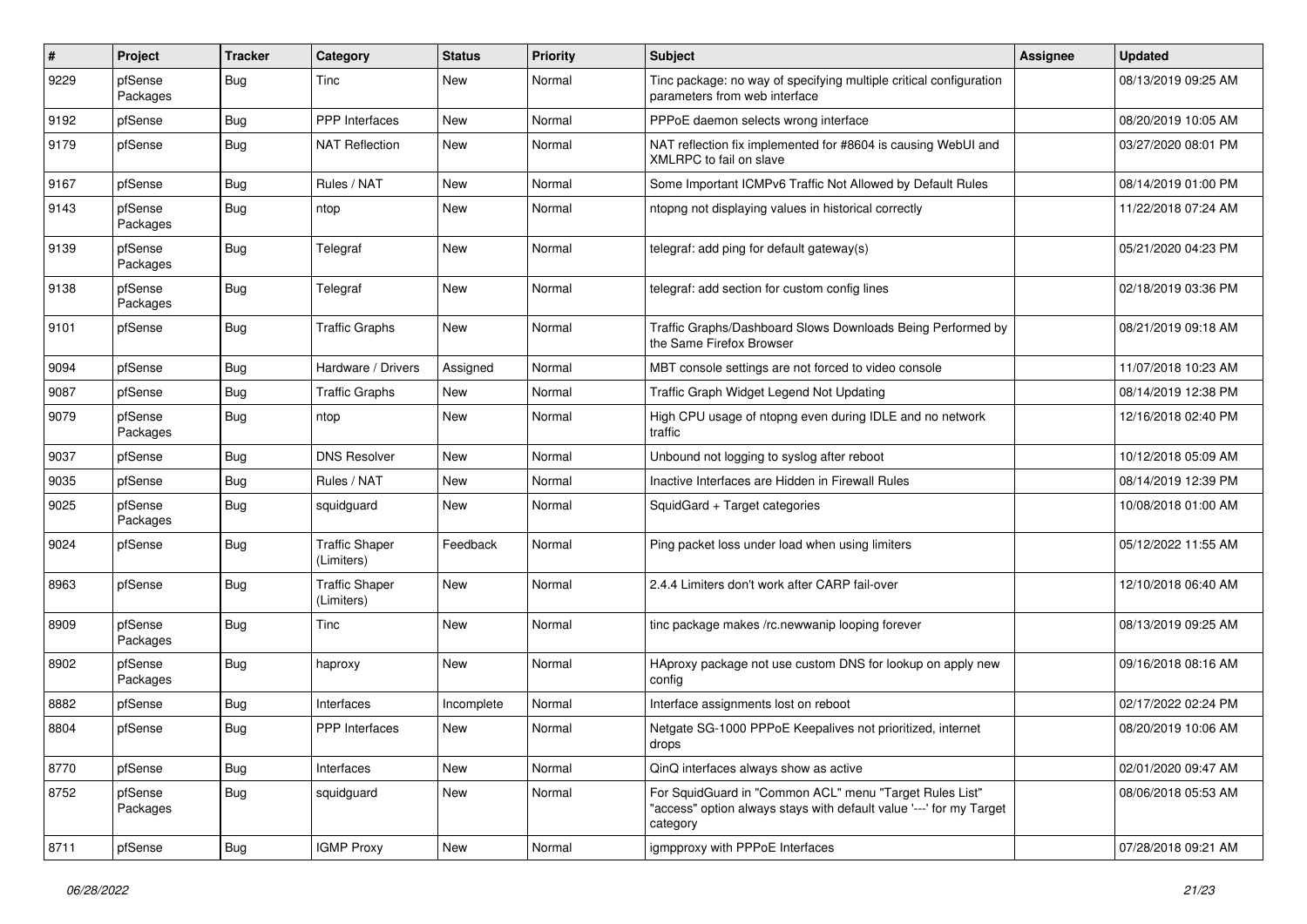| ∦    | Project             | <b>Tracker</b> | Category                        | <b>Status</b> | <b>Priority</b> | <b>Subject</b>                                                                                                          | <b>Assignee</b> | <b>Updated</b>      |
|------|---------------------|----------------|---------------------------------|---------------|-----------------|-------------------------------------------------------------------------------------------------------------------------|-----------------|---------------------|
| 8705 | pfSense<br>Packages | Bug            | syslog-ng                       | <b>New</b>    | Normal          | Syslog-NG error in latest snapshot                                                                                      |                 | 07/27/2018 10:17 AM |
| 8686 | pfSense             | Bug            | <b>IPsec</b>                    | <b>New</b>    | Normal          | IPsec VTI: Assigned interface firewall rules are never parsed                                                           |                 | 02/10/2021 12:15 PM |
| 8614 | pfSense             | Bug            | DHCP (IPv4)                     | New           | Normal          | Cannot remove Additional BOOTP/DHCP Options                                                                             |                 | 08/21/2019 09:15 AM |
| 8589 | pfSense<br>Packages | Bug            | FreeRADIUS                      | <b>New</b>    | Normal          | FreeRadius 0.15.5_2 ignoring tunnelled-reply=no                                                                         |                 | 02/18/2019 03:40 PM |
| 8570 | pfSense             | Bug            | <b>XML Parser</b>               | <b>New</b>    | Normal          | Empty (dn)shaper config gets populated with newline                                                                     |                 | 08/20/2019 02:45 PM |
| 8567 | pfSense             | Bug            | CARP                            | New           | Normal          | Using IPv6 VIP alias for services may affect CARP IPv6 VIP work                                                         |                 | 06/12/2018 01:26 PM |
| 8566 | pfSense             | Bug            | CARP                            | New           | Normal          | Wrong IPv6 source in NS request in case using of IPv6 alias                                                             |                 | 06/12/2018 01:26 PM |
| 8560 | pfSense<br>Packages | <b>Bug</b>     | <b>ACME</b>                     | New           | Normal          | ACME: can't update DNS records in DNSMadeEasy registar for<br>several domains with different API keys/ids               |                 | 06/08/2018 01:28 PM |
| 8526 | pfSense             | Bug            | Interfaces                      | New           | Normal          | DHCP client ignores server replies when 802.1q tagging is used                                                          |                 | 08/14/2019 10:52 AM |
| 8512 | pfSense             | <b>Bug</b>     | <b>PPP</b> Interfaces           | New           | Normal          | PPPoE reconnect fails after interface flap                                                                              |                 | 08/20/2019 10:06 AM |
| 8435 | pfSense             | Bug            | Interfaces                      | New           | Normal          | DHCPv6 unusable in certain circumstances (US AT&T Fiber,<br>$etc.$ )                                                    |                 | 08/14/2019 10:52 AM |
| 8432 | pfSense             | <b>Bug</b>     | Dynamic DNS                     | New           | Normal          | Dynamic DNS Client gives an error that it can't find IPv6 address<br>when WAN interface is a LAGG                       |                 | 09/17/2020 05:23 AM |
| 8419 | pfSense             | Bug            | Web Interface                   | <b>New</b>    | Normal          | webgui, when menubar is fixed to the top of the screen, the last<br>items of long menus cannot be seen/used.            |                 | 07/19/2018 03:10 PM |
| 8406 | pfSense             | <b>Bug</b>     | <b>Dynamic DNS</b>              | <b>New</b>    | Normal          | DDNS IPV6 Cloudflare Client does not detect PPOE address                                                                |                 | 03/31/2018 11:56 AM |
| 8401 | pfSense             | Bug            | Installer                       | <b>New</b>    | Normal          | Issues related to keys representing alphabetic characters specific<br>to Scandinavian languages and to some other keys. |                 | 03/30/2018 11:06 AM |
| 8343 | pfSense             | Bug            | Gateways                        | New           | Normal          | Gateway Routes (Default Routes) not removed in Kernel when<br>removed from GUI                                          |                 | 05/14/2020 01:22 AM |
| 8335 | pfSense             | Bug            | <b>LAGG Interfaces</b>          | <b>New</b>    | Normal          | System hang with LACP downlink to UniFi switch                                                                          |                 | 08/21/2019 11:18 AM |
| 8325 | pfSense             | Bug            | UPnP/NAT-PMP                    | <b>New</b>    | Normal          | UPnP not available for pppoe-Clients                                                                                    |                 | 11/15/2020 10:33 AM |
| 8313 | pfSense             | Bug            | Notifications                   | New           | Normal          | STARTTLS auto detection not working                                                                                     |                 | 04/21/2022 12:39 PM |
| 8295 | pfSense<br>Packages | Bug            | syslog-ng                       | <b>New</b>    | Normal          | syslog-ng logrotates tls files                                                                                          |                 | 02/14/2018 06:12 AM |
| 8285 | pfSense             | Bug            | Web Interface                   | New           | Normal          | Actions on stale data may result in catastrophic results                                                                |                 | 01/16/2018 08:08 PM |
| 8264 | pfSense<br>Packages | Bug            | FreeRADIUS                      | New           | Normal          | Radiusd restart on WAN change results in freeradius not running<br>(and possible solution)                              |                 | 04/21/2022 12:39 PM |
| 8263 | pfSense             | <b>Bug</b>     | <b>Traffic Shaper</b><br>(ALTQ) | New           | Normal          | Cannot create a nonlinear `Link Share` service curve because of:<br>"the sum of the child bandwidth higher than parent" |                 | 11/05/2020 07:31 AM |
| 8251 | pfSense<br>Packages | <b>Bug</b>     | FreeRADIUS                      | Feedback      | Normal          | Captiveportal + FreeRadius "Last activity" resets to Session start                                                      |                 | 08/13/2019 11:10 AM |
| 8229 | pfSense<br>Packages | <b>Bug</b>     | syslog-ng                       | New           | Normal          | syslog-ng stops parsing logs after logrotate run                                                                        |                 | 01/26/2018 12:00 PM |